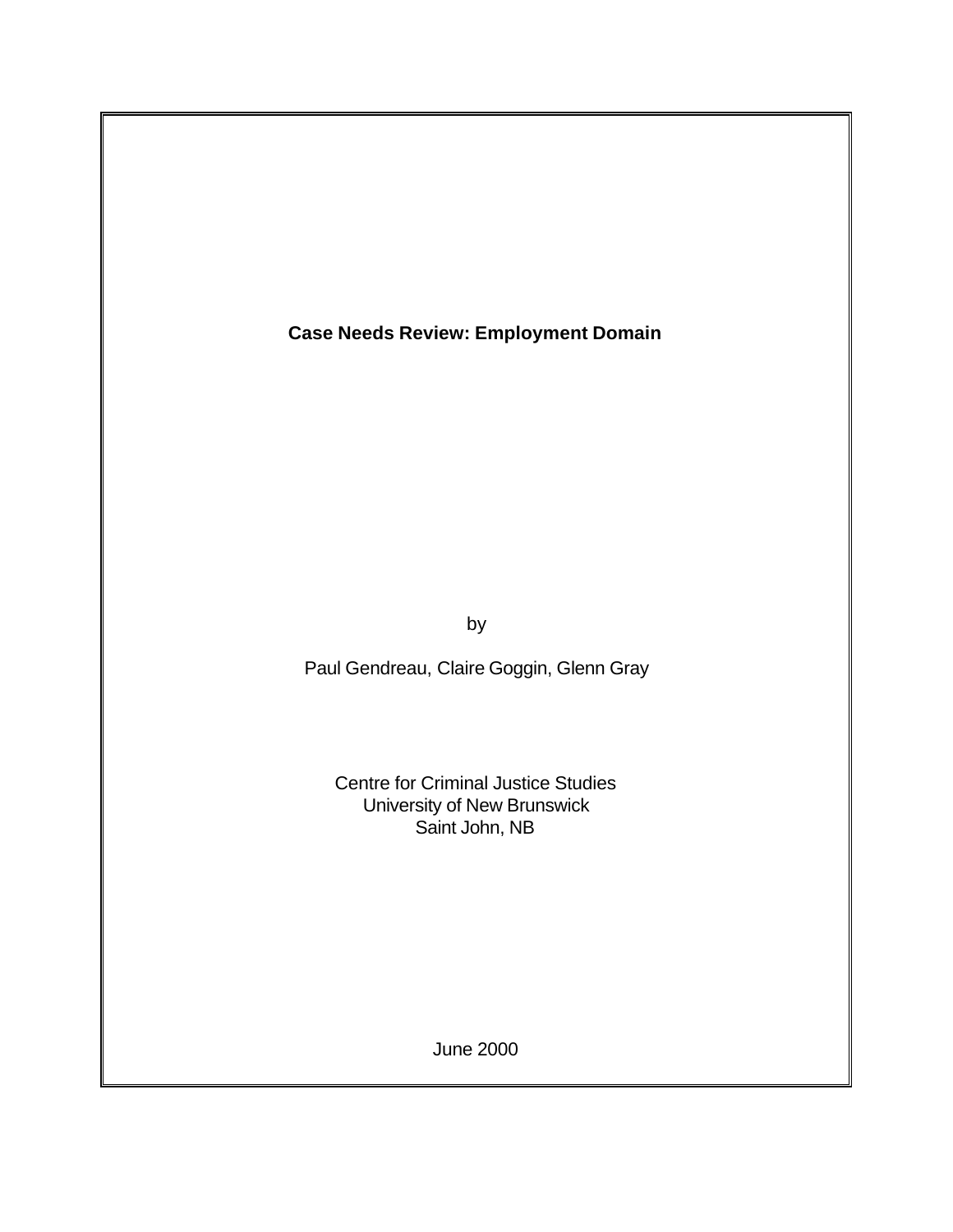#### **EXECUTIVE SUMMARY**

A narrative review and meta-analysis of the employment domain was conducted. Sixty-seven studies generated 200 effect sizes with recidivism. The employment domain produced a correlation with recidivism of  $r = .13$ . This modest result was in keeping with that of a previous meta-analysis wherein employment was subsumed within a social achievement domain  $(r = .15)$ . An examination of the mean r values associated with the nine categories of the employment domain indicated that education/employment ( $r = .26$ ), employment needs at discharge ( $r = .15$ ), and employment history ( $r =$ .14) were among the most powerful predictor categories. Further, a literature search uncovered several measures that assessed the employment construct. Specific recommendations were made as to how to improve the Case Needs Identification Analysis measure employed by the Federal Correctional Service of Canada.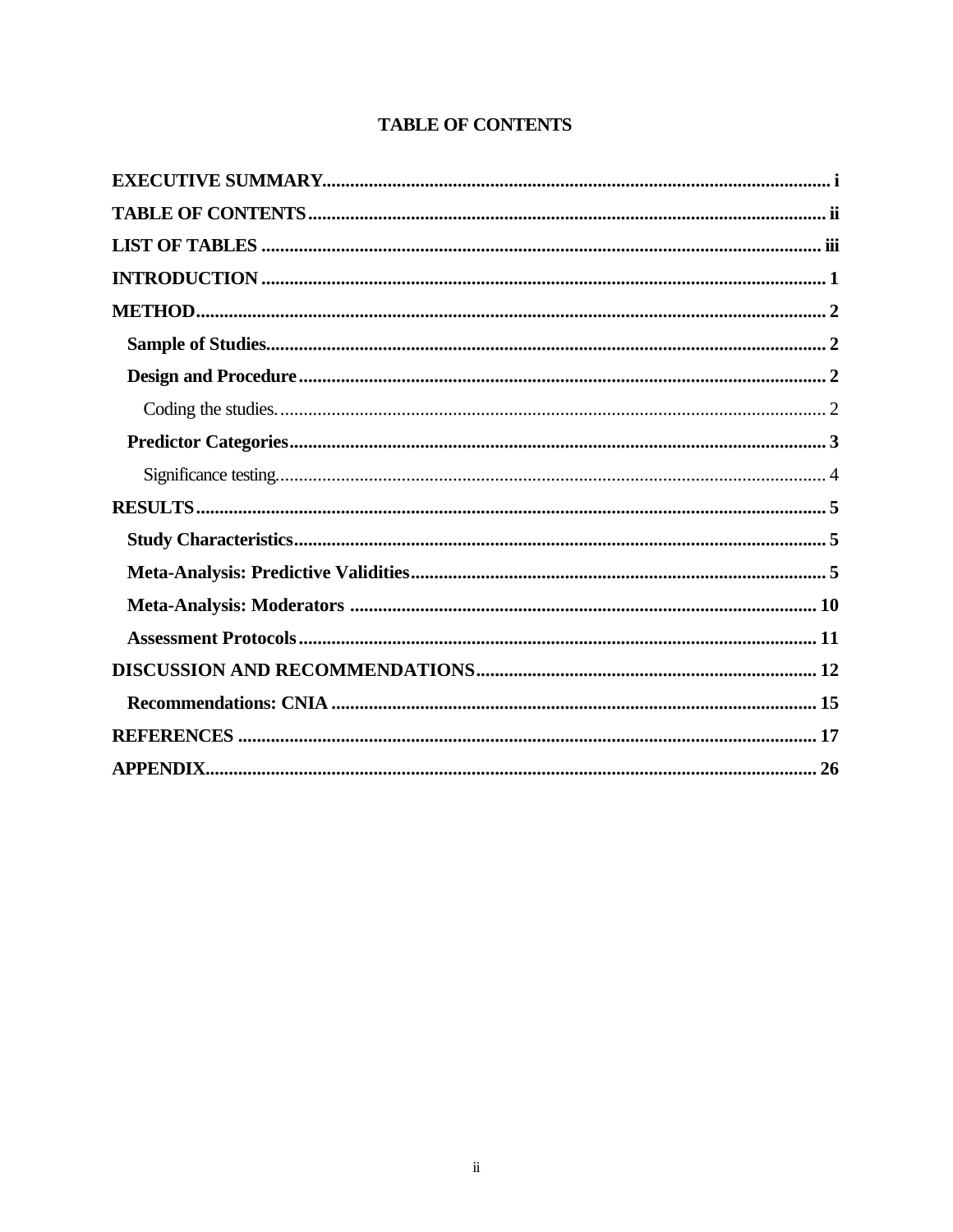# **LIST OF TABLES**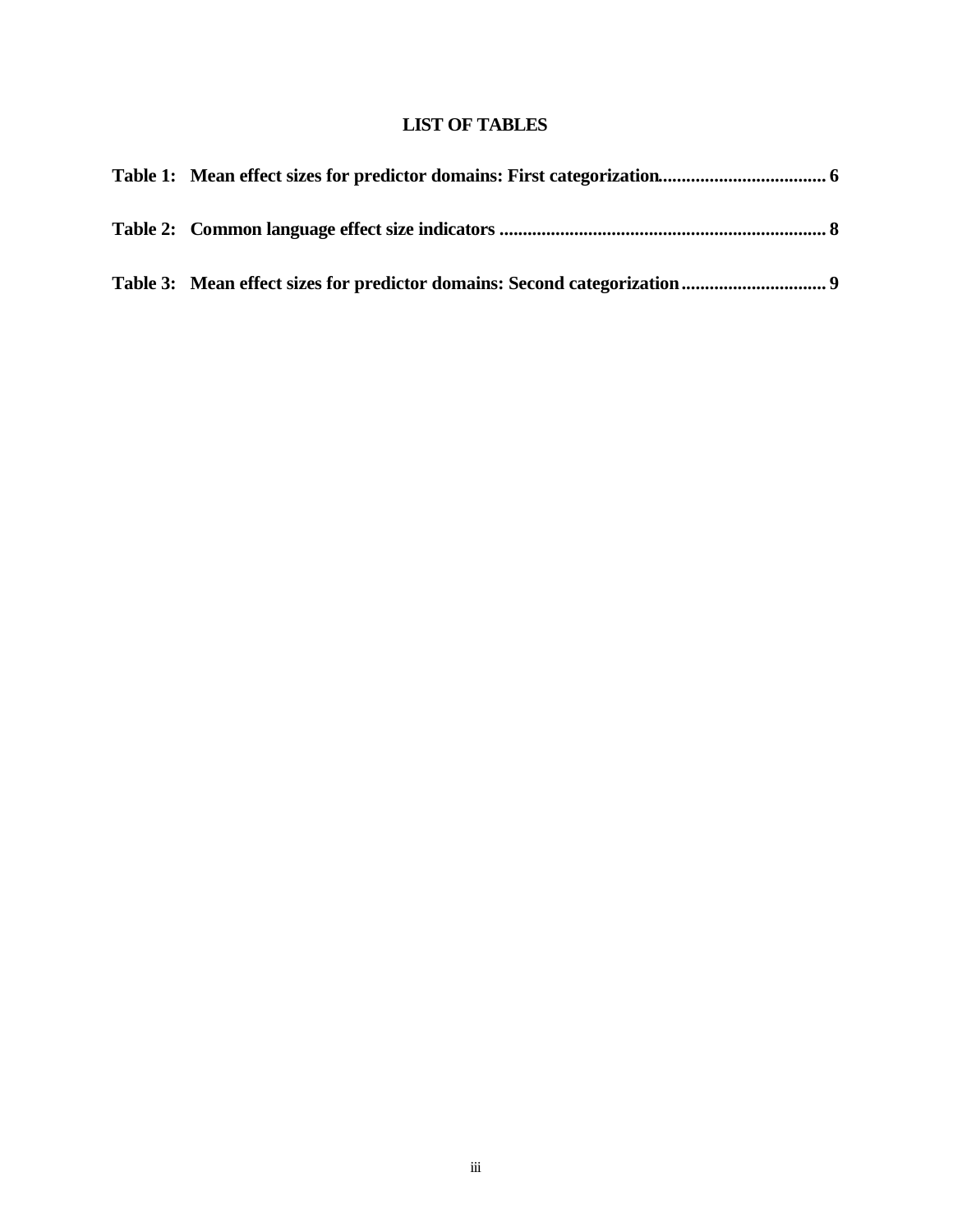### **INTRODUCTION**

Of all of the predictors of offender recidivism, the employment/education domain (hereafter known as employment) is probably the most prosaic. Indeed, it has engendered little debate compared to other predictors such as social class of origin, personal distress and personality (e.g., psychopathy) (see Gendreau, Little, & Goggin, 1996; Gendreau, Goggin, & Paparozzi, 1996). It has been taken for granted that the employment domain is a moderately good predictor of recidivism. Meta-analyses of the juvenile offender literature have confirmed this (cf. Lipsey & Derzon, 1997; Loeber & Stouthamer-Loeber, 1987; Simourd & Andrews, 1994). In these reviews, however, it should be noted that the employment domain was made up almost entirely of educational achievement items. A meta-analysis of the general adult offender prediction literature has essentially corroborated the juvenile results (Gendreau, Little, & Goggin, 1996). Their meta-analysis had a social achievement domain in which a majority of the effect sizes were employment/education predictors. The social achievement domain ranked in the top third of predictors behind companions, criminal history, criminogenic need, and antisocial personality. Furthermore, surveys of adult male and female offenders have also revealed that employment/vocational/financial needs are pre-eminent (Motiuk, 1996). Additionally, Zamble (1993) found that financial gain was a primary motive for a quarter of his offender sample.

Almost all adult offender risk instruments include an employment item (cf. Gendreau, Little, et al., 1996). However, to our knowledge, only two risk measures, the Level of Service Inventory-Revised (LSI-R; Andrews & Bonta, 1995) and the Case Needs Identification and Analysis (CNIA) protocol (Motiuk, 1993; Motiuk & Brown, 1994) have explored the area in any depth. The LSI-R has 10 items in this regard, the CNIA has 35. Given that the Gendreau, Little, et al. (1996) meta-analysis did not examine separately the employment domain predictors and the fact that one of the major risk/need assessment protocols in corrections (the CNIA) is currently undergoing significant revisions, to that end, a reassessment of the predictive validity of the employment domain is timely. Thus, the purpose of the present study is as follows:

- 1. To update the Gendreau, et al., (1996) meta-analysis vis-à-vis the education/employment items of that study's social achievement domain.
- 2. To review the psychological test literature for recent psychometric instruments that measure the employment construct.

1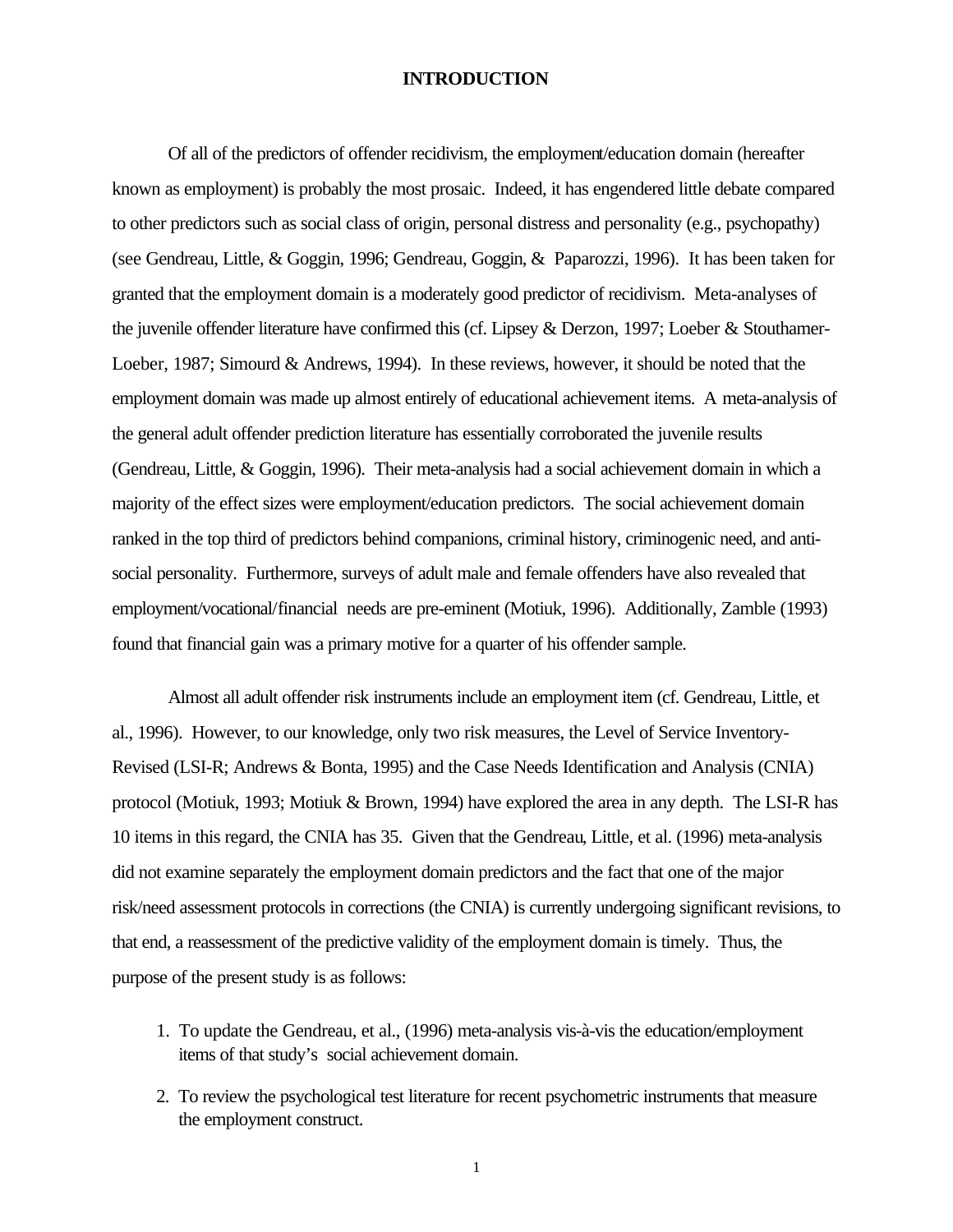## **METHOD**

## **Sample of Studies**

A literature search for relevant studies published between January 1994 and December 1997 was conducted using the ancestry approach and library abstracting services. These studies were added to the existing database reported in the Gendreau, Little, et al., (1996) meta-analysis. As well, studies from two recent meta-analyses of the predictors of recidivism for mentally disordered and sexual offenders were added (Bonta, Law, & Hanson, 1998; Hanson & Bussière, in press). For a study to be included, the following criteria applied:

- 1. Data on the offender was collected prior to the recording of the criterion measure. A minimum follow-up period of six months was required. If a study reported more than one follow-up period, data from the longest interval was used.
- 2. Treatment studies that directly attempted to change offender attitudes or behaviour were not included.
- 3. Recidivism had to be recorded when the offender was an adult (18 years or older).
- 4. The criterion had to have a no-recidivism category. Studies that used "more" vs. "less" crime categorizations were not used. The criterion measures were arrest, conviction, incarceration, or probation/parole violation.
- 5. Each study was also required to report statistical information that could be converted into a common metric or effect size (i.e., Pearson r).

### **Design and Procedure**

## Coding the studies

For each study the following information was recorded:

- 1. Study characteristics: published document and decade of publication.
- 2. Study sample characteristics: age, gender, race, type of offender, intake risk level, and history of violent offence.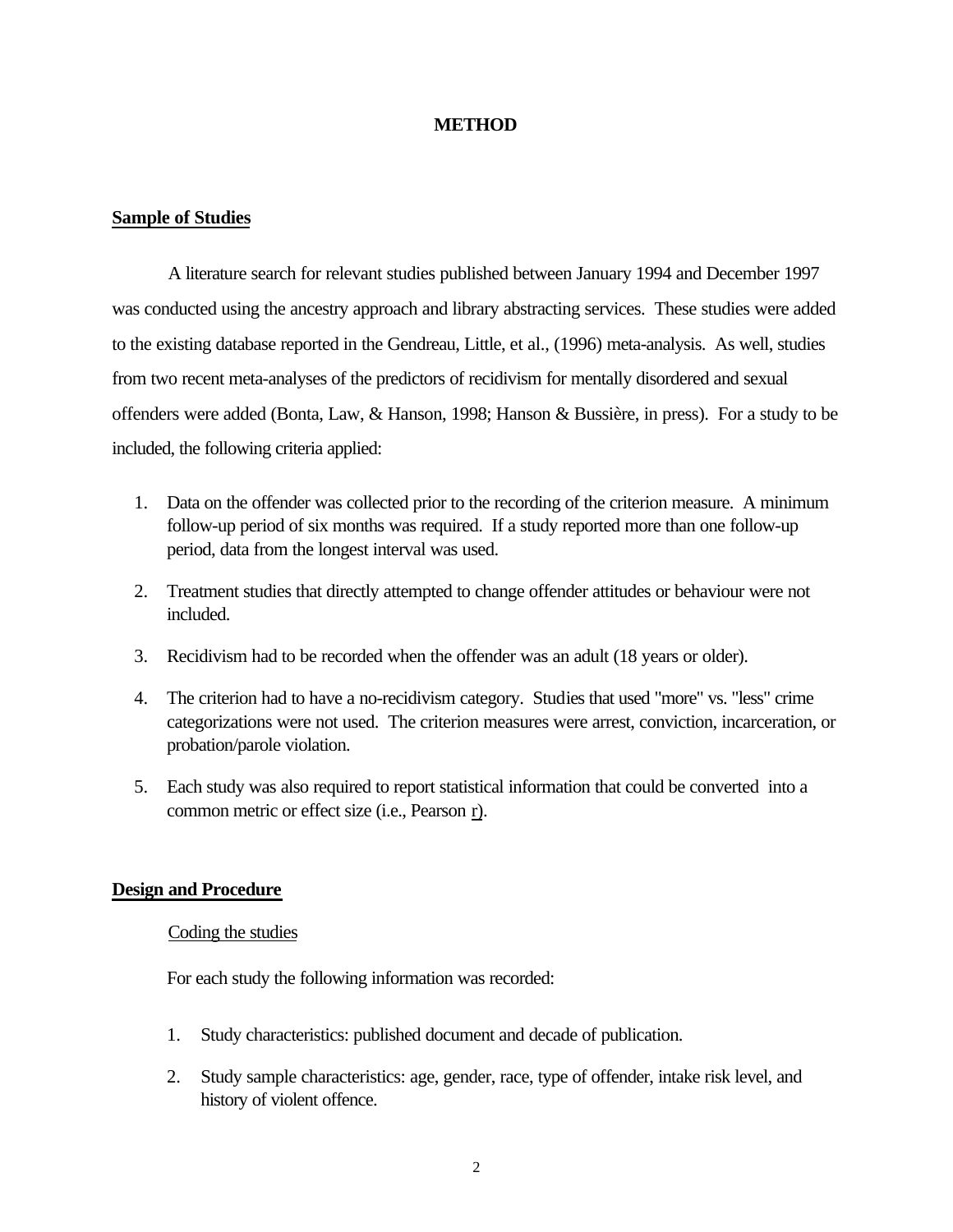3. Study methodology: sample size, type of outcome criterion, length of follow-up, extreme groups design, subject attrition, adequate description of subjects, assessment/reporting of multiple recidivism outcomes, and recidivism data assessed by raters blind to assessment of predictors.

An index of study quality was obtained by scoring responses to methodological quality items

(see METH1, METH2, METH10, METH11, and METH12 in Appendix).

## **Predictor Categories**

The employment predictor domain was first divided into 7 categories, which were comprised of the following constituents:

- 1. Employment history frequently unemployed, ever fired, unstable work history.
- 2. Employment needs at discharge no employment plans after release, poor job motivation, employment need.
- 3. Employment status at intake unemployed at intake, not employed prior to incarceration.
- 4. Financial poor financial management, major financial problems, low income.
- 5. Education/employment LSI-R education/employment domain, academic/vocational.
- 6. School achievement fewer years of education, less than grade 12, poor school achievement.
- 7. School maladjustment ever suspended/expelled, school discipline problems.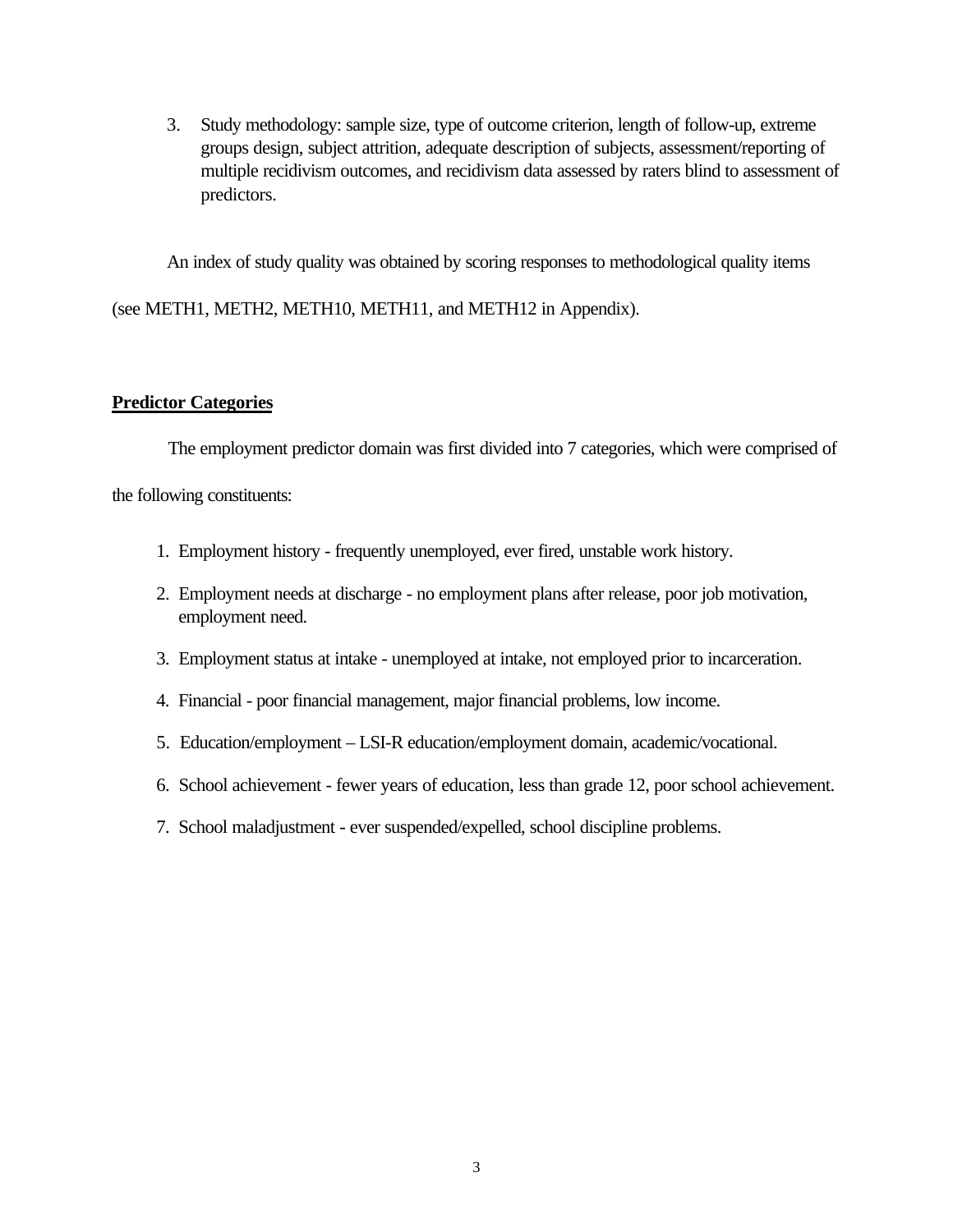#### Effect size calculation

The procedures for calculating effect sizes in predictor studies have been detailed elsewhere (Gendreau, Goggin, & Law, 1997; Gendreau, Little, et al., 1996). Briefly, Pearson product-moment correlation (r) coefficients were produced for all predictors in each study that reported a numerical relationship with a criterion. When statistics other than Pearson r were presented, their conversion to r was undertaken using the appropriate statistical formulae (Rosenthal, 1991). Where a p value of greater than .05 was the only reported statistic, an r of .0 was assigned.

Next, the obtained correlations were transformed using Fisher's table. Then, according to the procedures outlined by Hedges and Olkin (1985, p. 230-232), the statistic  $z^{\dagger}$ , representing the weighted estimation of Pearson r, was calculated for each predictor category by dividing the sum of the weighted z<sub>s</sub> per predictor category by the sum of each predictor's sample size minus three across that category.

In order to determine the practical utility of various predictors relative to each other, the common language (CL) effect size indicator (McGraw & Wong, 1992) was also employed. The CL statistic converts an effect size into the probability that the value of a predictor-criterion relationship sampled at random from the distribution of one predictor category (e.g., education/employment) will be greater than that sampled from another distribution (e.g., offender SES). The CL statistic requires mean and standard deviation values for calculation; thus it is not applicable to the  $z^{\pm}$  statistic which lacks variance.

## Significance testing.

To determine which of the predictor categories predicted criterion significantly different from zero, the mean  $z^{\pm}$  values for each group were multiplied by the value of  $(N - 3k)^{1/2}$ , where  $N =$  the number of subjects per predictor category and  $k =$  the number of predictors per category (Hedges  $\&$ Olkin, 1985).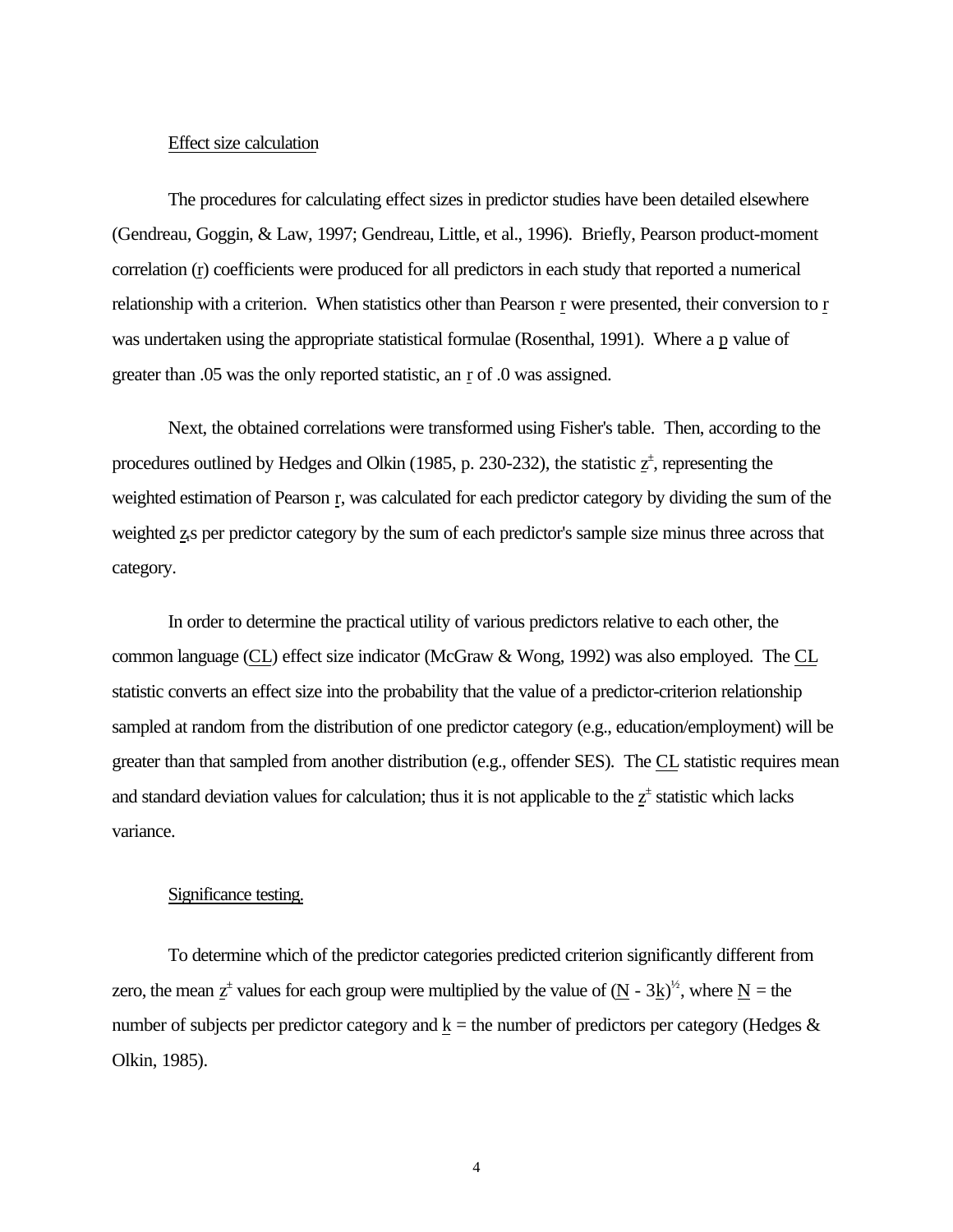A one-way analysis of variance (ANOVA) and the Student Newman Keuls (SNK) test using Pearson r were also employed to assess differences in the relationship of moderator variables (i.e., length of follow-up, study characteristics, etc.) with outcome criteria. The CL statistic does not involve significance testing.

#### **RESULTS**

### **Study Characteristics**

We identified 67 studies as suitable for the meta-analysis which generated 200 effect sizes. For those variables where at least 50% of the studies reported information on sample and study characteristics, the results were as follows: (a) 82% of effect sizes came from studies which assessed males only or mixed gender samples, (b) 76% of effect sizes were associated with adult or mixed adult/juvenile samples, (c) 69% of studies came from the 1980s or 1990s, (d) 62% of effect sizes were associated with subjects of mixed risk levels, (e) 16% of effect sizes were associated with offenders with a violent or sexual offence history, (f) 91% of effect sizes came from studies with a 1 year or greater follow-up period, (g) 75% of outcomes included conviction, incarceration, or a combination thereof, and (h) 82% of effect sizes were associated with non-violent recidivism.

## **Meta-Analysis: Predictive Validities**

The sixty-seven studies generated 200 effect sizes or individual correlations between an employment or education predictor and a criterion (i.e., recidivism). There were seven predictor categories (see Table 1). The results in Table 1 are interpreted in the following manner. Reading from the left of row 1, the employment history category produced 34 effect sizes involving 23,415 offenders. The mean correlation (r) was .14 and the confidence interval (CI) about mean r ranged from .11 to .17. The weighted  $r(z^+)$  for the same category was .18 and it's  $C<sub>I</sub>$  ranged from .17 to .19. Each of the seven predictor categories predicted recidivism significantly greater than 0.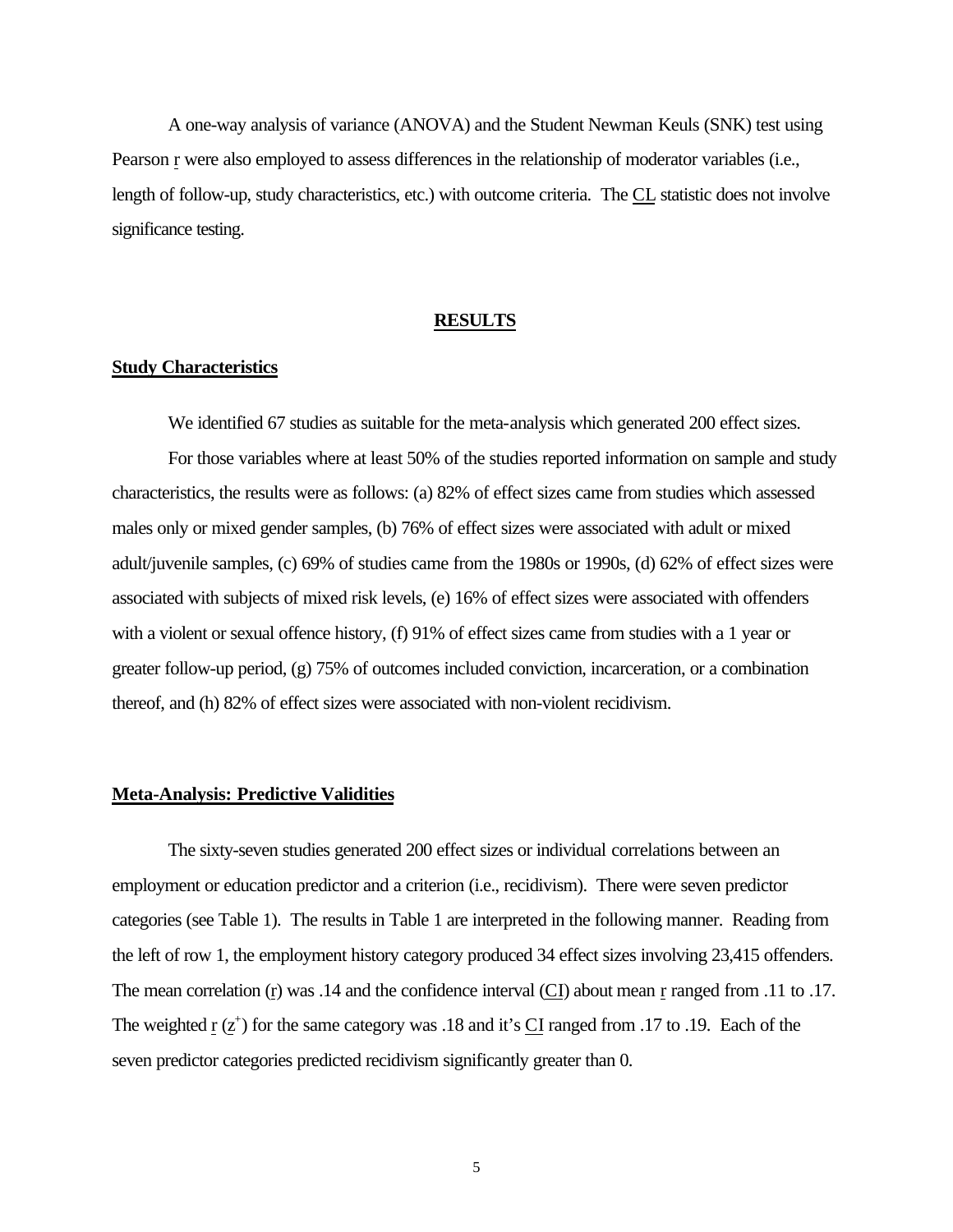## **Table 1: Mean effect sizes for predictor domains: First categorization**

|    | Predictor $(k)$                       | $\underline{\mathbf{N}}$ | $\underline{M}$ r | $\underline{\text{CI}}$ | $\underline{M}$ $\underline{z}^+$ | $\underline{\text{CI}}$ |
|----|---------------------------------------|--------------------------|-------------------|-------------------------|-----------------------------------|-------------------------|
| 1. | Employment history (34)               | 23,415                   | .14(.10)          | .11 to .17              | $.18*$                            | $.17$ to $.19$          |
|    | 2. Employment needs at discharge (16) | 4,961                    | .15(.12)          | .09 to .21              | $.19*$                            | $.16$ to $.22$          |
|    | 3. Employment status at intake (28)   | 12,990                   | .11(.13)          | $.06$ to $.16$          | $.10*$                            | .08 to .12              |
|    | 4. Financial (27)                     | 14,457                   | .13(.10)          | .09 to .17              | $.10*$                            | .08 to .12              |
| 5. | Education/employment (20)             | 9,142                    | .26(.18)          | .18 to .34              | $.10*$                            | .08 to .12              |
| 6. | School achievement (60)               | 37,245                   | .10(.10)          | .07 to .12              | $.10*$                            | .09 to .11              |
| 7. | School maladjustment (15)             | 11,822                   | .14(.08)          | $.10 \text{ to } .19$   | $.11*$                            | .09 to .13              |
|    | <b>Total (200)</b>                    | 114,032                  | .13(.12)          | $.12 \text{ to } .15$   | $.12*$                            | $.11$ to $.13$          |

Note.  $\underline{k}$  = effect sizes per predictor domain;  $\underline{N}$  = subjects per predictor domain;  $\underline{M}$  <u>r</u> = mean Pearson <u>r</u> (SD);  $\underline{M}$   $\underline{z}^+$  = [( $\underline{z}$ ,)x( $\underline{n}$  – 3) = ( $\underline{n}$  – 3)<sup>1</sup>/2] where  $\underline{n}$  = number of subjects per effect size;  $\underline{CI}$  = confidence interval about the mean Pearson  $\underline{r}$  and mean  $\underline{z}^+$ .

\*  $p < .05$ .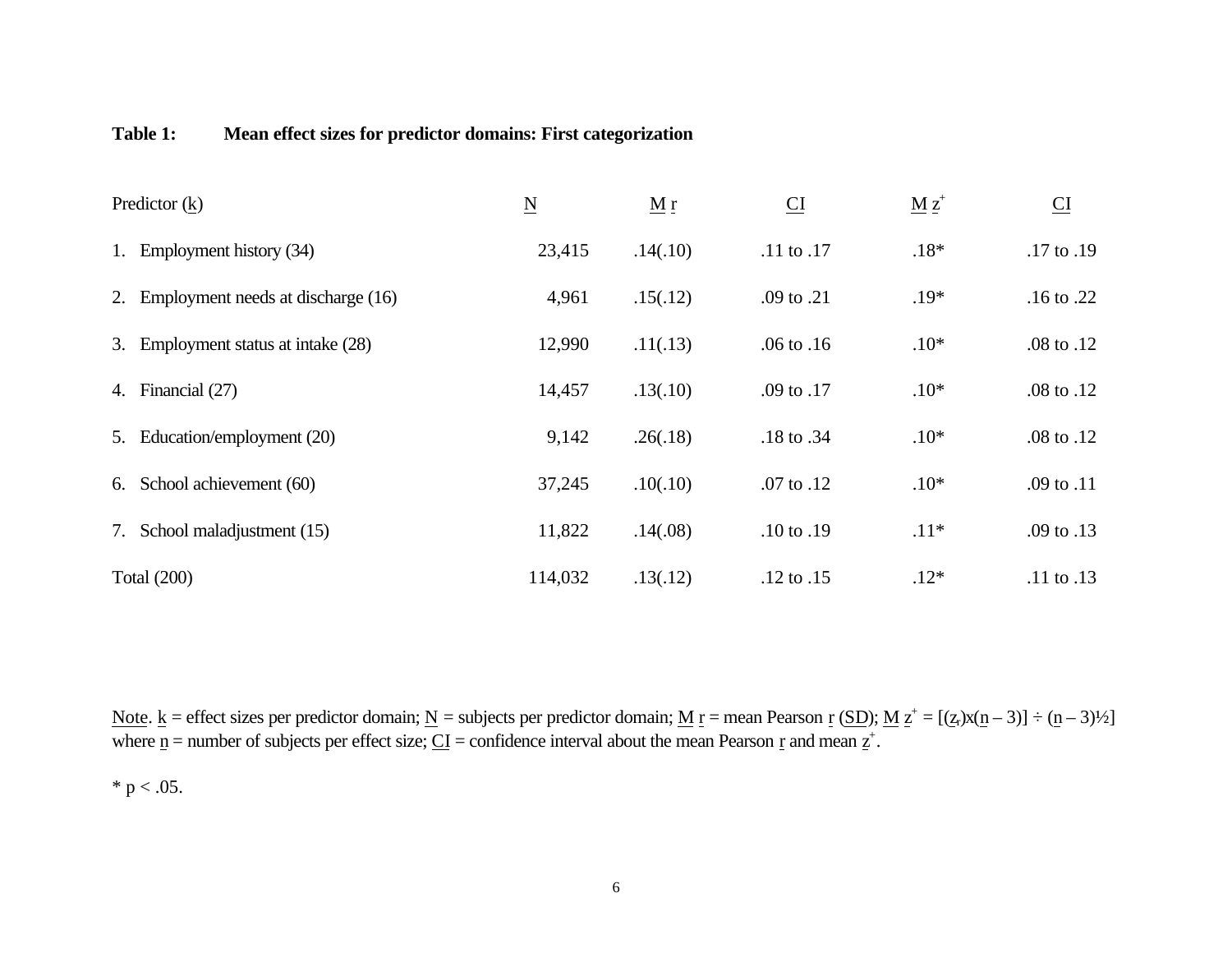When examining mean r, the CIs for the education/employment predictor category (5) did not overlap with those of predictor categories 6 or 8, and overlapped only minimally with those of categories 1, 3, 4, and 6. In the case of weighted  $\mathbf{r}$  ( $\mathbf{z}^+$ ), the employment needs at discharge predictor category did not overlap with predictor categories 3 to 5 and 6 to 7. The drop in value from a mean r of .26 to a mean  $z^+$  of .10 for the education/employment category reflects the fact that three effect sizes within that group had large sample sizes and produced weak correlations with the criterion ( $r < .12$ ).

As outlined in Table 2, the common language effect size indicator (CL) demonstrated that the education/employment predictor category produced higher correlations with the criterion than did it's counterparts, ranging from 70% of the time compared with employment needs at discharge to 81% of the time compared with offender SES. Employment needs at discharge produced higher correlations with criterion than did seven other predictor categories 52% to 63% of the time. Of the two schoolbased predictors, school maladjustment outperformed school achievement 62% of the time.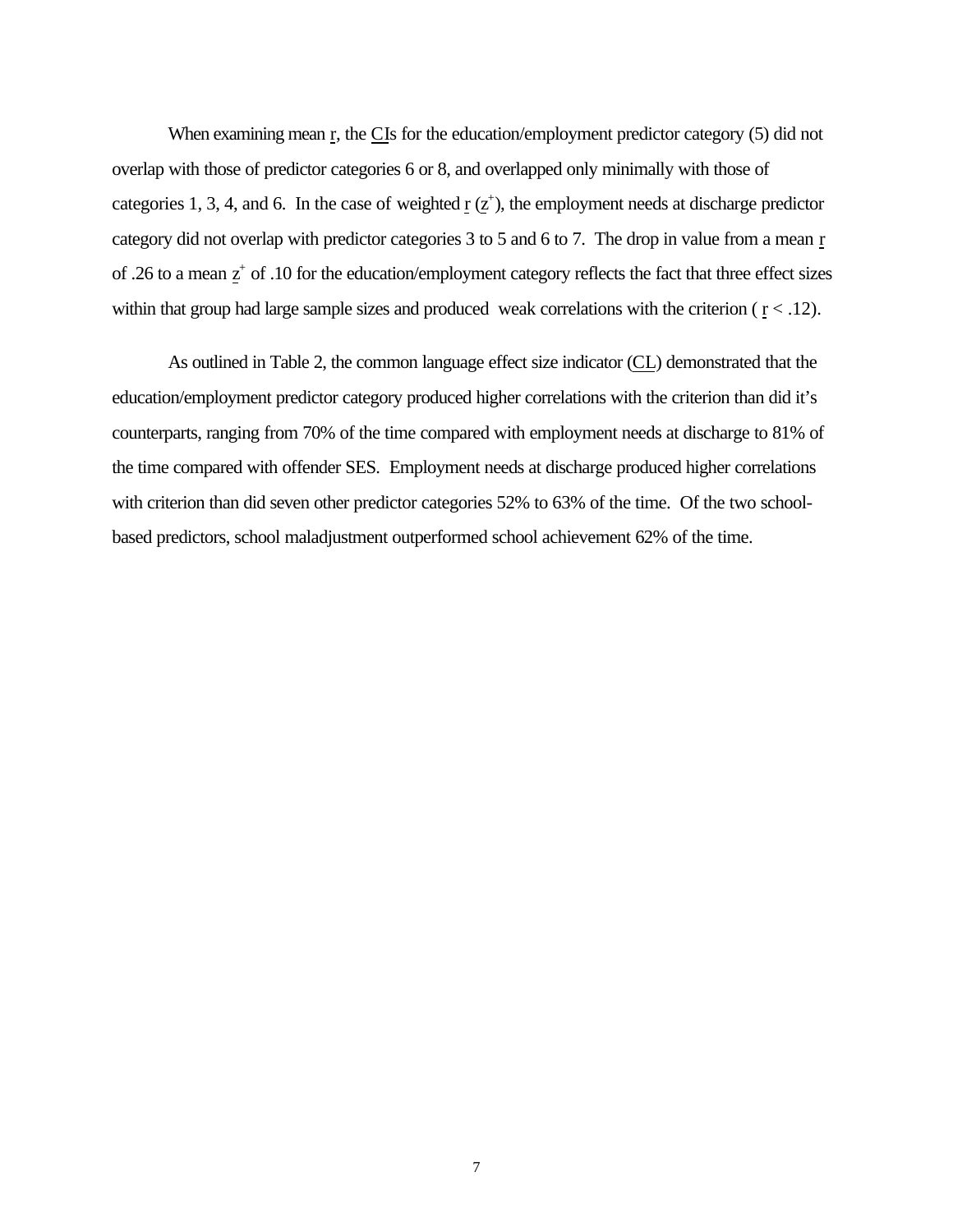**Table 2: Common language effect size indicators <sup>a</sup>**

|                           | EN | SM | EH | ${\bf F}$ | ES | PP | <b>SA</b> | $\Omega$ |
|---------------------------|----|----|----|-----------|----|----|-----------|----------|
| EE                        | 66 | 73 | 71 | 73        | 74 | 78 | 81        | 83       |
| EN                        |    | 56 | 55 | 57        | 59 | 64 | 58        | 68       |
| SM                        |    |    | 51 | 52        | 54 | 61 | 61        | 63       |
| EH                        |    |    |    | 52        | 55 | 60 | 62        | 64       |
| $\boldsymbol{\mathrm{F}}$ |    |    |    |           | 53 | 58 | 59        | 61       |
| ES                        |    |    |    |           |    | 55 | 56        | 58       |
| PP                        |    |    |    |           |    |    | 50        | 52       |
| <b>SA</b>                 |    |    |    |           |    |    |           | 52       |

<sup>a</sup> Common language effect size indicators for mean r values. Predictor domains are listed on the left in rank order of number of favourable comparisons.

 $EE = education/employment$ ;  $EN = employment needs at discharge$ ;  $SM = school maladjustment$ ;  $EH =$  employment history;  $F =$  financial;  $ES =$  employment status at intake;  $PP =$  probation/parole schooling/training;  $SA =$  school achievement;  $O =$  offender SES.

The predictors listed in Table 1 were then collapsed into three categories: education, employment, and education/employment combined. The results are described in Table 3.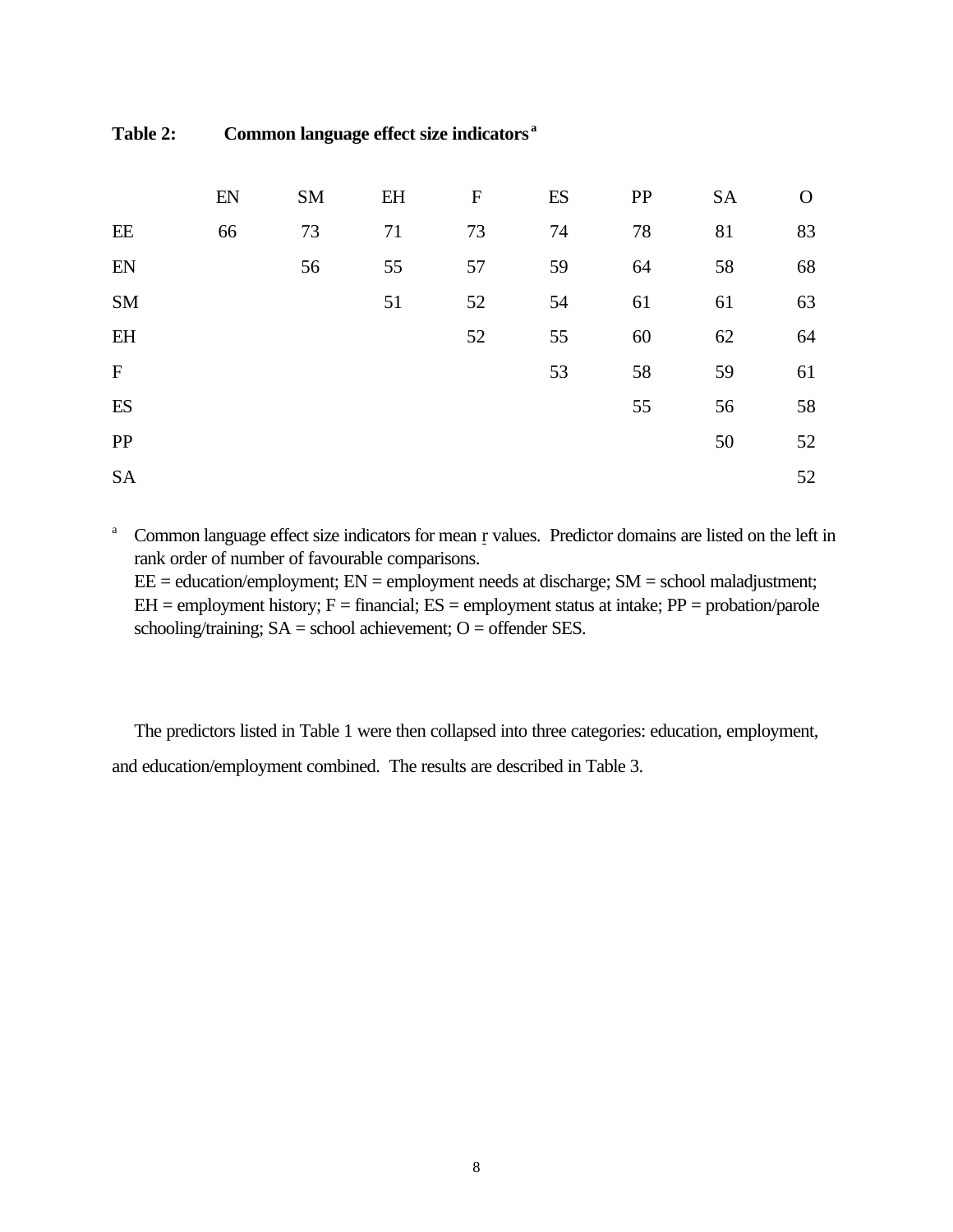## **Table 3: Mean effect sizes for predictor domains: Second categorization**

| Predictor $(k)$           | $\underline{\mathbf{N}}$ | $\underline{M}$ $\underline{r}$ | CI             | $\underline{M}$ $\underline{z}^*$ | CI                    |
|---------------------------|--------------------------|---------------------------------|----------------|-----------------------------------|-----------------------|
| Education (75)            | 49,067                   | .11(.10)                        | .08 to .13     | $.11*$                            | $.10$ to $.11$        |
| Employment (105)          | 55,823                   | .13(.11)                        | $.11$ to $.15$ | $.14*$                            | $.14$ to $.16$        |
| Education/employment (20) | 9,142                    | .26(.18)                        | .18 to .34     | $.10*$                            | .08 to .12            |
| <b>Total (200)</b>        | 114,032                  | .13(.12)                        | $.12$ to $.15$ | $.12*$                            | $.12 \text{ to } .13$ |

Note.  $\underline{k}$  = effect sizes per predictor domain;  $\underline{N}$  = subjects per predictor domain;  $\underline{M}$  <u>r</u> = mean Pearson <u>r</u> (SD);  $\underline{M}$   $\underline{z}^+$  = [( $\underline{z}$ ,)x( $\underline{n}$  – 3) = ( $\underline{n}$  – 3)<sup>1</sup>/2] where  $\underline{n}$  = number of subjects per effect size;  $\underline{CI}$  = confidence interval about the mean Pearson  $\underline{r}$  and mean  $\underline{z}^+$ .

 $*p < .05$ .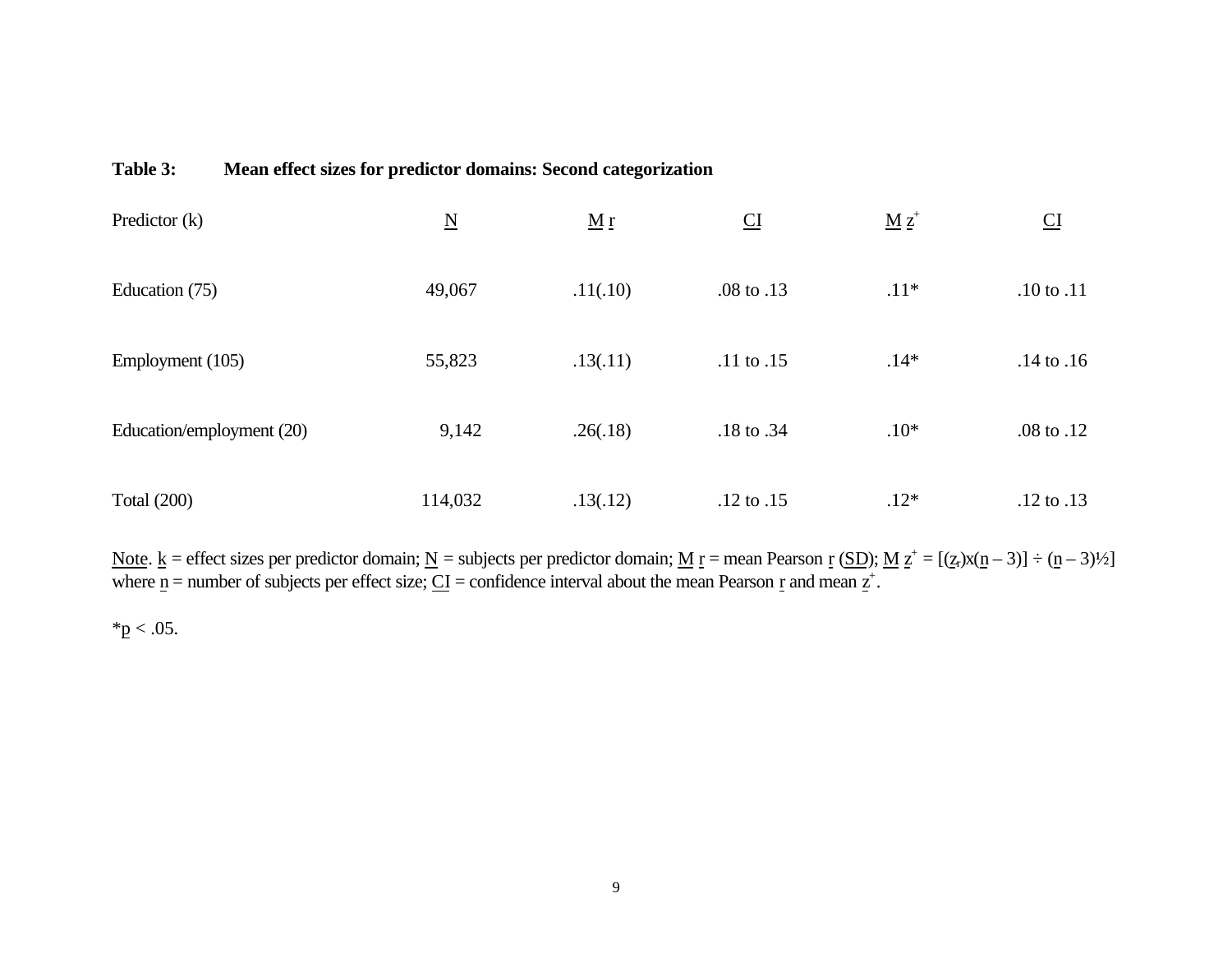For mean r, the CIs for the education/employment category do not overlap with the other two groups. Using weighted mean  $\underline{r}$  values ( $\underline{z}^+$ ), however, the employment category CIs do not overlap with the education or combined education/employment categories.

The CL index indicated that the education/employment predictor category produced higher correlations with the criterion than employment and education 74% and 79% of the time, respectively.

### **Meta-Analysis: Moderators**

An analysis of the relationship between mean effect size per predictor category  $(k = 9)$  by study moderators was also conducted, resulting in few meaningful comparisons. For example, mean effect sizes did not differ by any of the study descriptors (i.e., journal, report, or book, published or not, study decade) or offender demographic characteristics (i.e., age, race, or gender). For all comparisons, F < 1.

With regard to study characteristics, the use of high, low, or mixed risk samples resulted in no difference in mean effect size  $[F (2, 190) \leq 1]$ . Given the limited number of effect sizes associated with designated offender populations (i.e., sex offenders ( $k = 30$ ) versus mentally disordered offenders ( $k =$ 16) versus all others  $(k = 168)$ , no comparison of average effect size was attempted. Skewing of the distribution of effect sizes associated with offenders with a history of violence  $(k = 34)$  versus those without ( $k = 167$ ) also prevented further analysis.

Several methodological variables, including a composite index of quality, were also examined. None showed a significant relationship with effect size, with one exception. That is, effect sizes associated with an adequate description of subjects (i.e., details on age, race, and gender) were significantly lower than those generated by studies where demographic data was not provided [F(1,  $206$ ) = 7.63, p < 05].

In addition, effect sizes generated by studies that used a follow-up period of less than or equal to 2 years ( $r = .15$ ) or greater than 5 years ( $r = .15$ ) were significantly higher than those from studies

10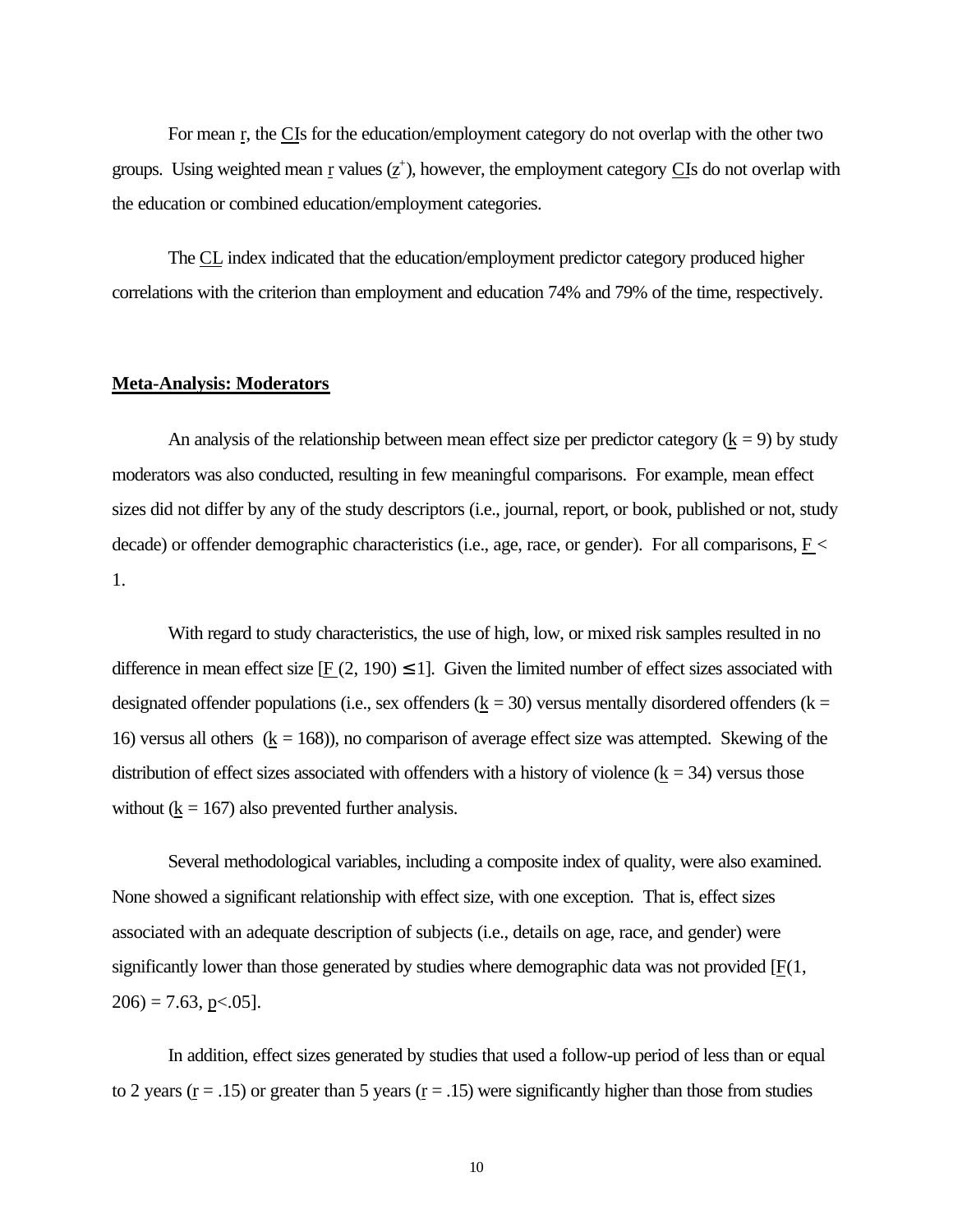with an "in-between" length of follow-up  $(r = .10)$  [F(2,206) = 4.28, p<.05]. Similarly, average effect sizes associated with probation/parole violation  $(r = .19)$  or incarceration  $(r = .19)$  were significantly greater than those of all other types of outcome criteria  $[F(4,189) = 5.63, p<0.05]$ .

## **Assessment Protocols**

In addition to the LSI-R and the CNIA, nine potentially useful "employment" assessment protocols were identified. They are the Australia Work Ethic scale ( Ho & Lloyd, 1984), the Awareness of Limited Opportunity (Landis, Dinitz, & Reckless, 1963), the Employment Checklist (Gillis, 1998), the Intrinsic Job Motivation scale (Warr, Cook, & Wall, 1979), the Maladaptive Behavior Record (Witherspoon, Jenkins, deValera, & Sanford, 1975), the Occupational Self Efficacy Scale (Fletcher, Hansson, & Bailey, 1992), the Value of Employment (Andrews, Wormith, & Kiessling, 1985), the Work Beliefs scale (Haller & Miller, 1963), and the Work Involvement scale (Kanungo, 1982).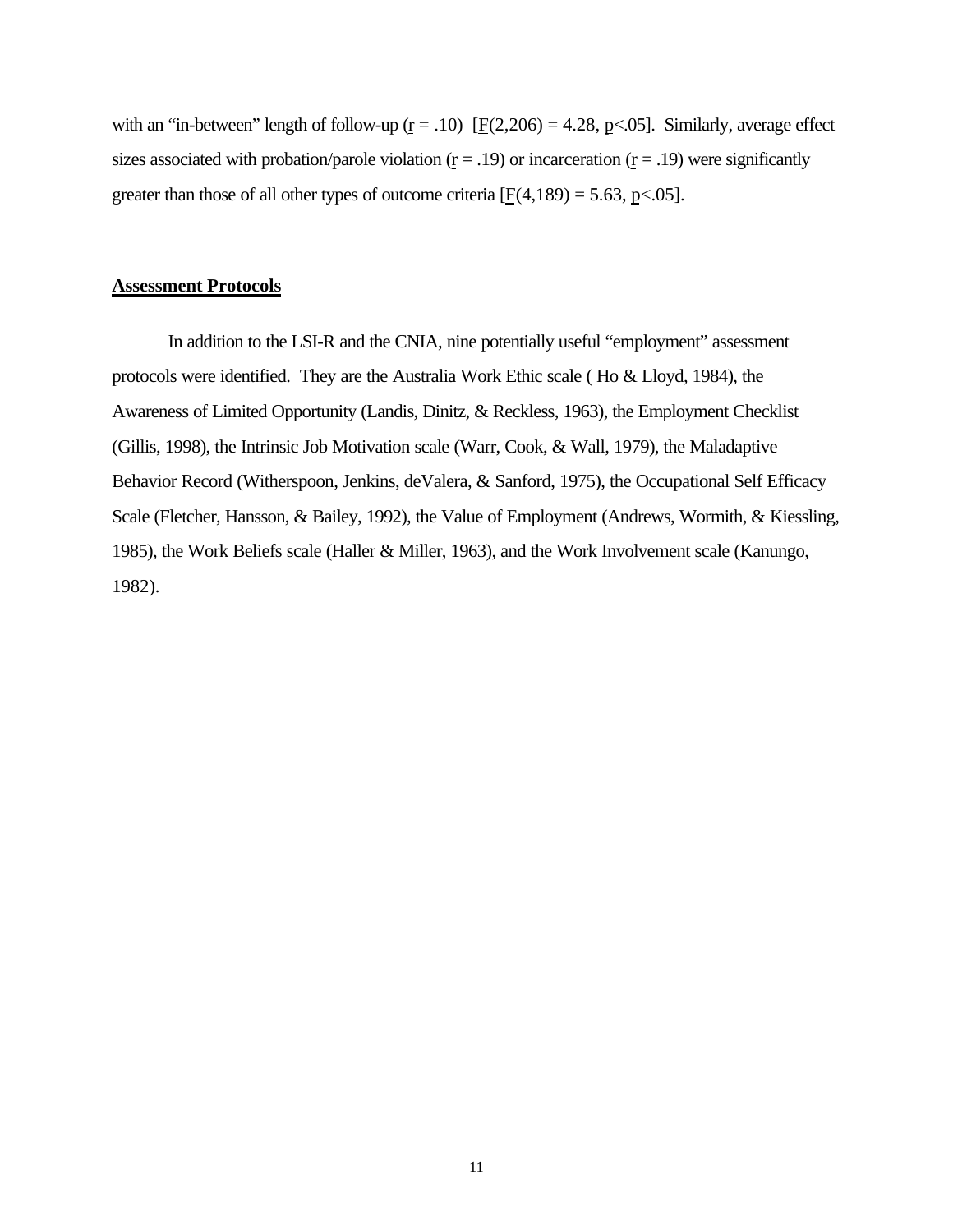### **DISCUSSION AND RECOMMENDATIONS**

This meta-analysis confirmed the utility of the employment predictor domain. The mean effect sizes for both the unweighted and weighted r values (.13 and .12 respectively) were almost identical to the social achievement predictor domain results reported in Gendreau, Little, et al. (1996). In that study, 67% of the social achievement effect sizes  $(k = 112)$  were in the employment domain which, in turn, produced a mean  $\mathbf{r}$  of and  $\mathbf{z}^+$  values of .15 and .13, respectively. Given that the present database consists of 200 effect sizes and 114,032 offenders, the employment predictor domain is solidly established as a moderately strong predictor of recidivism.

In fact, further research may establish that the results reported here have underestimated the predictive potential of the employment domain. Historically, the standard approach to enquiring about employment type questions in offender risk measures has been to limit questions to basic grade achieved/employment history items. Rather, more attention should be focused on assessing the offenders' values, beliefs, satisfactions, etc. with employment and related skill acquisition. In effect, we are advocating that this domain be considered in a much more dynamic fashion similar to what has been argued for the conceptualization of IQ with offenders (Cullen, Gendreau, Jarjoura & Wright, 1997). In support of this view, inspection of our database revealed that these few items that assessed "nonrewarding work", "poor job motivation", etc. sometimes produced rs greater than .20. Indeed, in one large scale follow-up of offenders, a measure of work beliefs (Haller & Miller, 1963), compared to a wide range of predictor domains, generated the strongest correlations with recidivism (Gendreau, Grant, Leipciger, & Collins, 1979).

Finally, it should be noted that the present database contained very few studies on female and native samples. Our review of the studies on females indicated some inconsistencies. For example, in one study, the employment domain was a significant predictor of recidivism, with results similar to that of males (Ilacqua, Coulson, Giulekas, & Nutbrown, 1995). On the other hand, while Lambert and Madden (1976) reported sizeable correlations of employment with recidivism, Bonta et al. (1995) did

12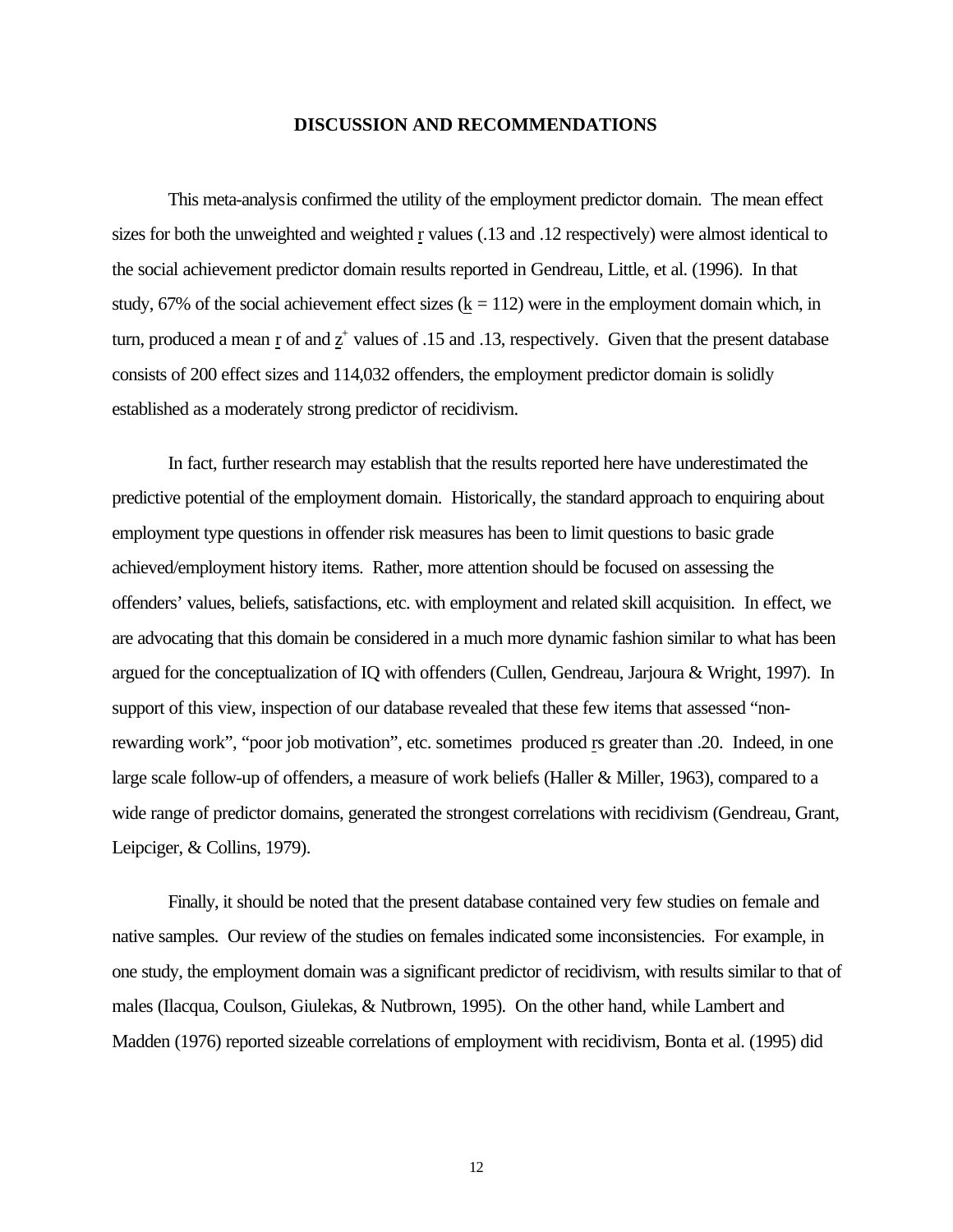not. There were two studies on natives (Bonta, 1989; Bonta, Pang, & Wallace-Capretta, 1997). For whatever reason, the mean r value obtained for non-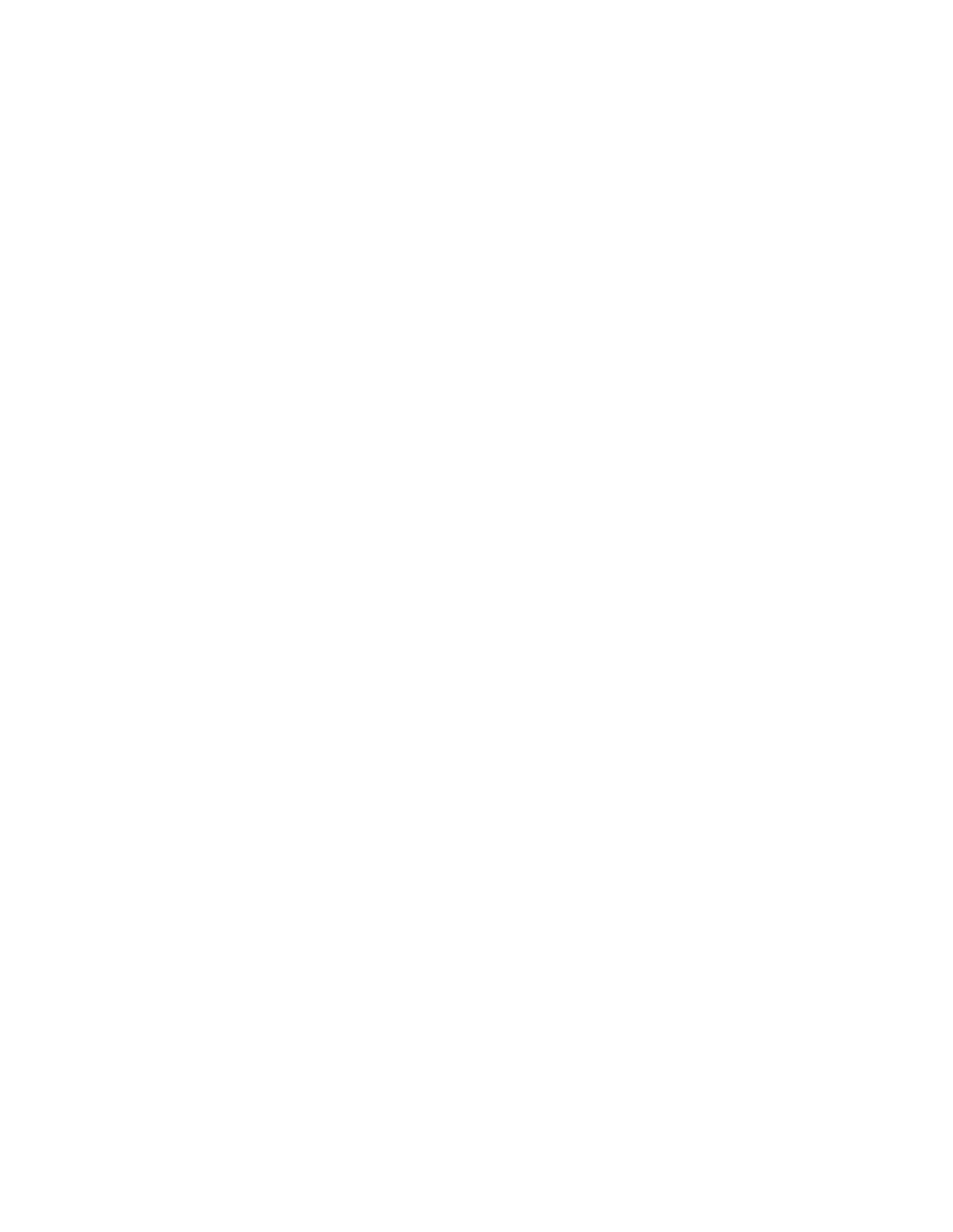natives was higher than for natives ( $r = .26$  vs .18). Obviously, much more research is needed regarding gender and race.

#### **Recommendations: CNIA**

The employment domain of the CNIA consists of 6 principle components and 10 subcomponents. The database in this meta-analysis substantiates the continued use of the first three indicators in the education/skills sub-component, five of the indicators in the history sub-component, as well as all of the indicators in the dismissed/departure, economic gain, and the history (from the interventions principal component) sub-components. Unfortunately, this meta-analysis did not contain effect sizes that addressed the content of the other CNIA employment indicators.

Our recommendations regarding possible revisions of the employment domain of the CNIA reflect, in part, clinical wisdom as well as the meta-analysis. They are:

- 1. Continue to use the above-noted indicators, although some judicious pairing (e.g., choose one of "less than grade 8" or "less than grade 10", etc.) would be helpful. Also, review the necessity of including 35 indicators in the employment domain. The LSI-R employment/education section contains 10 items, although we are certainly not suggesting a draconian reduction in items to the CNIA employment domain.
- 2. Add an item or two on school maladjustment factors.
- 3. There is a wealth of useful items in some of the "employment" assessment protocols located in our review. Serious consideration should be given to adapting several items from the following scales: Australia Work Ethic, Intrinsic Job Motivation, Occupational Self Efficacy, Work Beliefs, and Work Involvement. All but the Work Beliefs scale can be obtained from C. Gillis, Department of Psychology, Carleton University.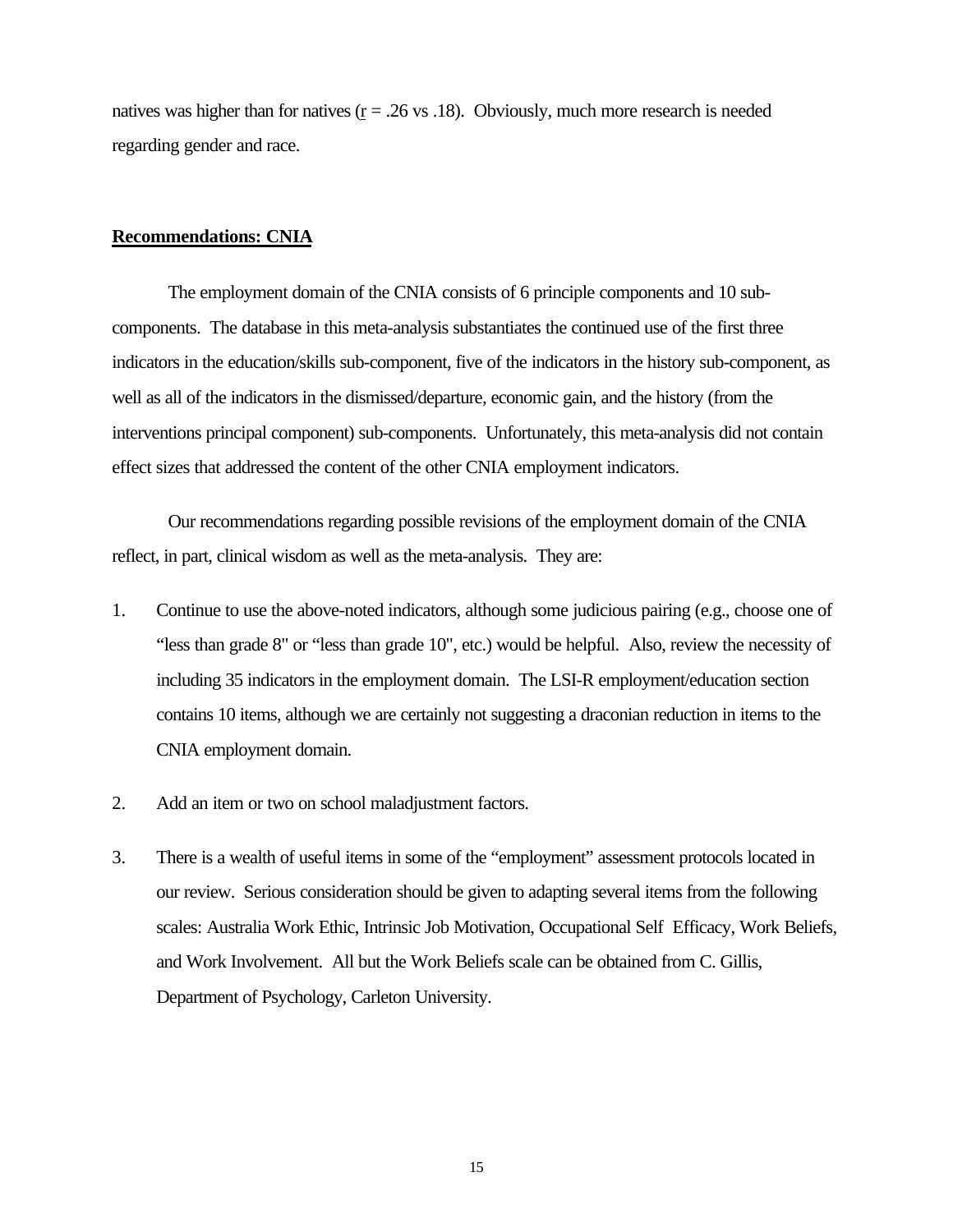4. The final recommendation is controversial. The logic, albeit tenuous, is as follows. The employment domain is a useful predictor of recidivism. Good employment skills are necessary for a successful pro-social re-integration into society. A huge amount of research has shown that the best predictor of job success, by far, is the General Aptitude Test Battery (Nelson Canada, 1987) (Hunter & Hunter, 1984). We well realize measures such as this (or approximately equivalent Canadian tests like the Canadian Adult Achievement Test (Harcourt Brace Janovich, 1986) are time consuming. Nevertheless, our opinion is that these measures would provide information that would assist the case management process considerably re: offenders' rehabilitation. For readers interested in other assessment approaches in this area please consult Sternberg and Grigorenko (1997).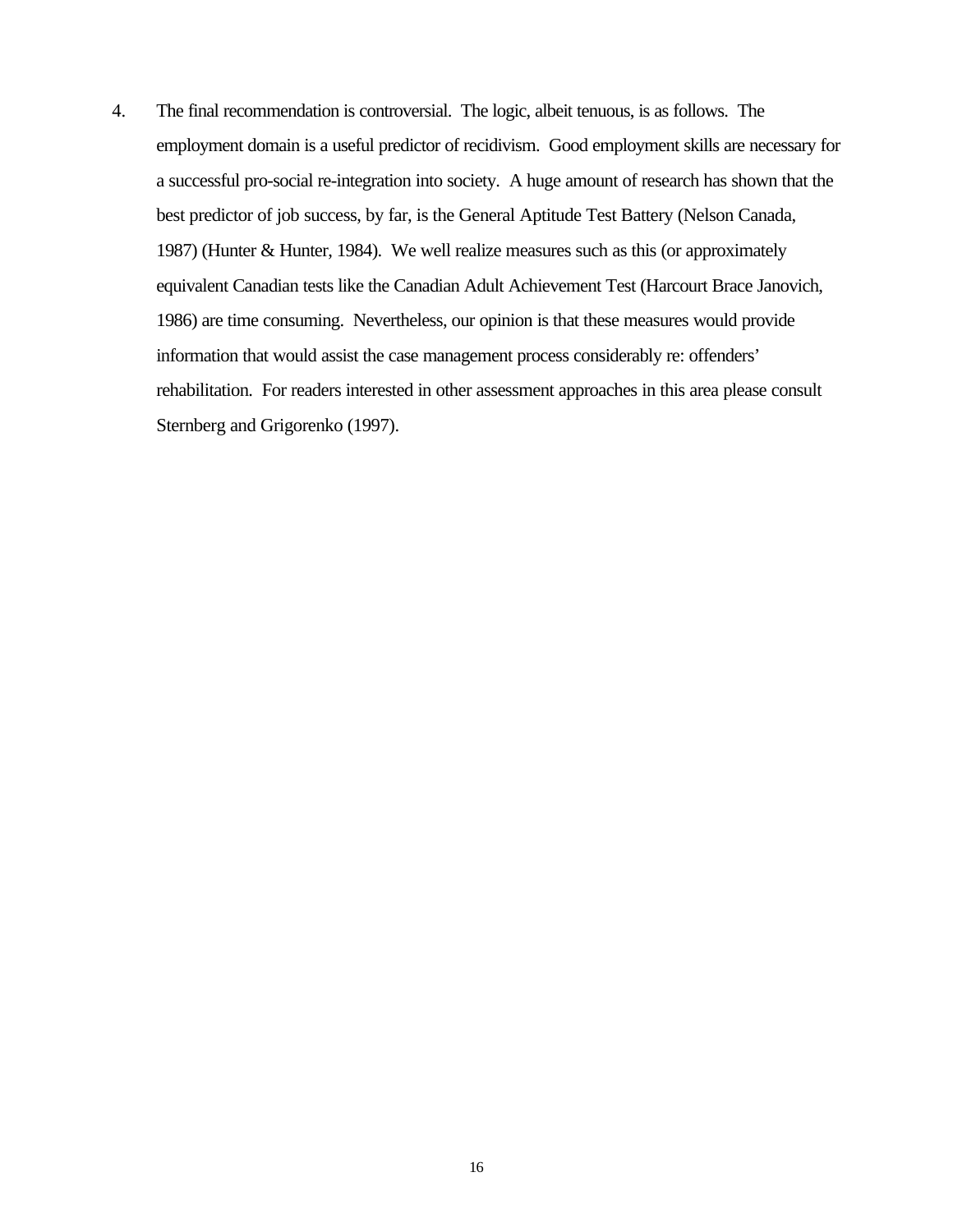### **REFERENCES**

References marked with an asterisk indicate studies included in the meta-analysis.

Andrews, D. A., & Bonta, J. (1995). LSI-R: The level of service inventory- revised. Toronto, Ont.: Multi-Health Systems, Inc.

\*Andrews, D. A., Kiessling, J. J., Mikus, S., & Robinson, D. (1986). The construct validity of interview-based risk assessment in corrections. Canadian Journal of Behavioural Science, 18, 460-470.

\*Andrews, D. A., & Robinson, D. (1984). The level of supervision inventory: second report. Research Services and the Community Division of the Ontario Ministry of Correctional Services.

Andrews, D. A., Wormith, J. S., & Kiessling, J. J. (1985). Self-reported propensity and criminal behaviour: Threats to the validity of the assessments of personality (Programs User Branch User Report). Ottawa, Ontario: Solicitor General Canada.

\*Angel, Green, Kaufman, & Loon, (1971). Prevention detention: An empirical analysis. Harvard Civil Rights - Civil Liberties Law Review, 6, 300-396.

\*Babst, D. V., Inciardi, J. A., & Jaman, D. R. (1971). The uses of configural analysis in parole prediction research. Canadian Journal of Criminology, 13, 200-208.

\*Barbaree, H. E., & Marshall, W. L. (1988). Deviant sexual arousal, offense history, and demographic variables as predictors of reoffense among child molesters. Behavioral Sciences and the Law, 6, 267-280.

\*Bencivengo, E. P., Meyer, L. C., Romero, J., & Wright, L. S. (1980). A ten-year follow-up of sex offender recidivism (Report). Philadelphia, PA: Joseph J. Peters Institute.

\*Blum, F. J., & Chagnon, M. (1967). Extraversion and subsequent recidivism for a selected group of young adult offenders. Canadian Journal of Criminology, 9, 94-98.

\*Bonta, J. (1981). Prediction of success in community resource centres. Paper presented at the 34<sup>th</sup> Annual Convention of the Ontario Psychological Association, Toronto, Ontario.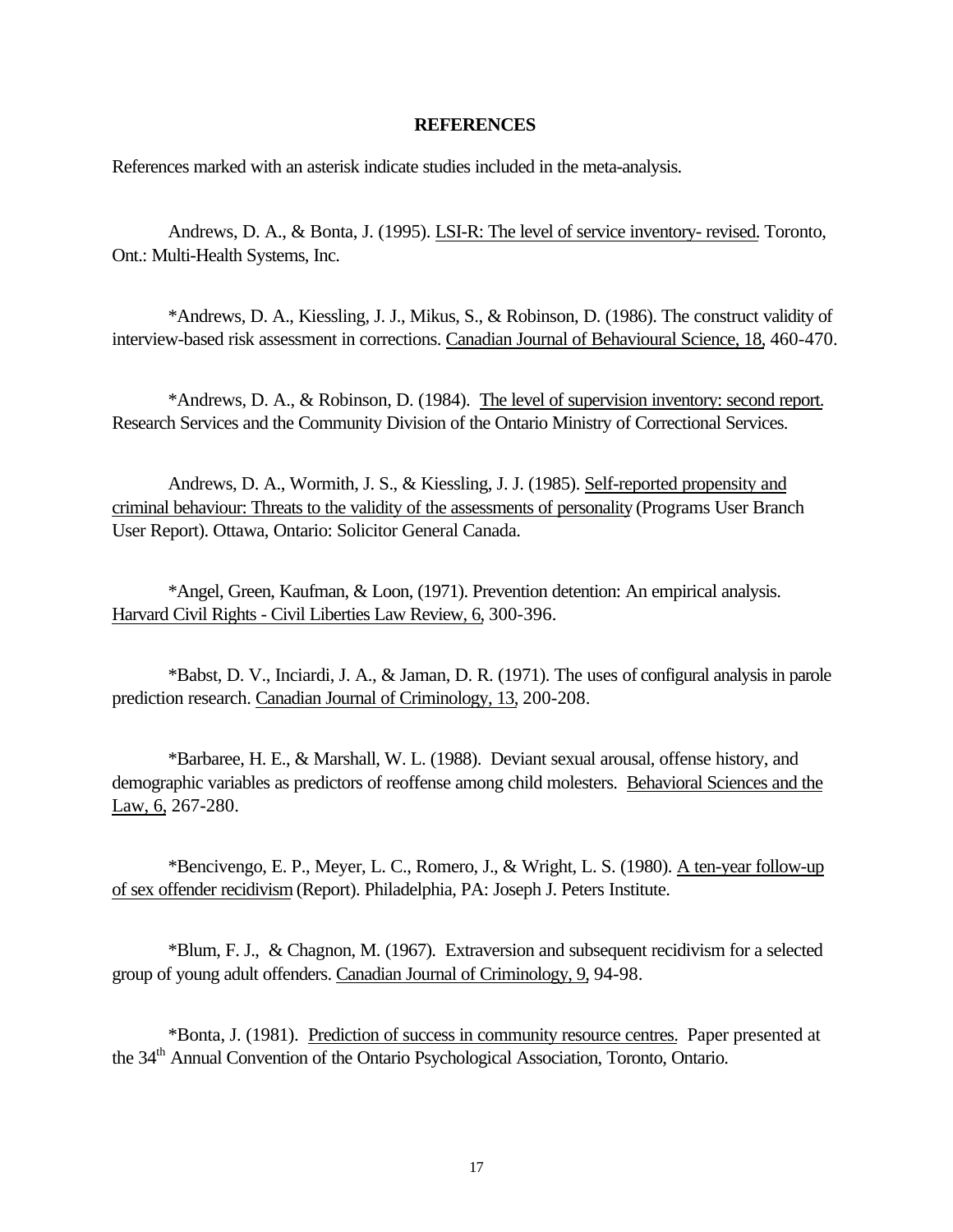\*Bonta, J. (1989). Native inmates: Institutional response, risk, and needs. Canadian Journal of Criminology, 31, 49-61.

\*Bonta, J., & Higginbottom, S. (1991). Parole risk prediction: a pilot project. Poster presented at the 121<sup>st</sup> Congress of Correction of the American Corrections Association, Minneapolis, MN.

\*Bonta, J., LaPrairie, C., & Wallace-Capretta, S. (1997). Risk prediction and re-offending: Aboriginal and non-aboriginal offenders. Canadian Journal of Criminology, 39, 127-144.

Bonta, J., Law, M., & Hanson, K. (1998). The prediction of criminal and violent recidivism among mentally disordered offenders: A meta-analysis. Psychological Bulletin, 123, 123-142.

\*Bonta, J., & Motiuk, L. L. (1985). Utilization of an interview- based classification instrument: A study of correctional halfway houses. Criminal Justice and Behavior, 12, 333-352.

\*Bonta, J., & Motiuk, L. L. (1982). Assessing incarcerated offenders for halfway houses. Unpublished manuscript, Ottawa-Carleton Detention Centre, Ottawa, Ontario.

Bonta, J., Pang, B., & Wallace-Capretta, S. (1995). Predictors of recidivism among incarcerated female offenders. The Prison Journal, 75, 277-294.

\*Bonta, J., Parkinson, R., Pang, B., & Barkwell, L. (1993). Toward a revised Manitoba Classification system. Unpublished manuscript.

\*Broadhurst, R. G., & Maller, R. A. (1991). Sex offending and recidivism (Report No.3). Nedlands, Western Australia: The University of Western Australia, Crime Research Center.

\*Buikhuisen, W., & Meijs, B. W. G. P. (1983). A psychosocial approach to recidivism. In K. T. Van Dusen & S. A. Mednick (Eds.), Prospective studies of crime and delinquency (pp. 99-113). Boston, MA: Kluwer-Nijhoff.

\*Carlson, K. A. (1973). Some characteristics of recidivists in an Ontario institution for adult male first incarcerates. Canadian Journal of Criminology and Corrections, 15, 397-409.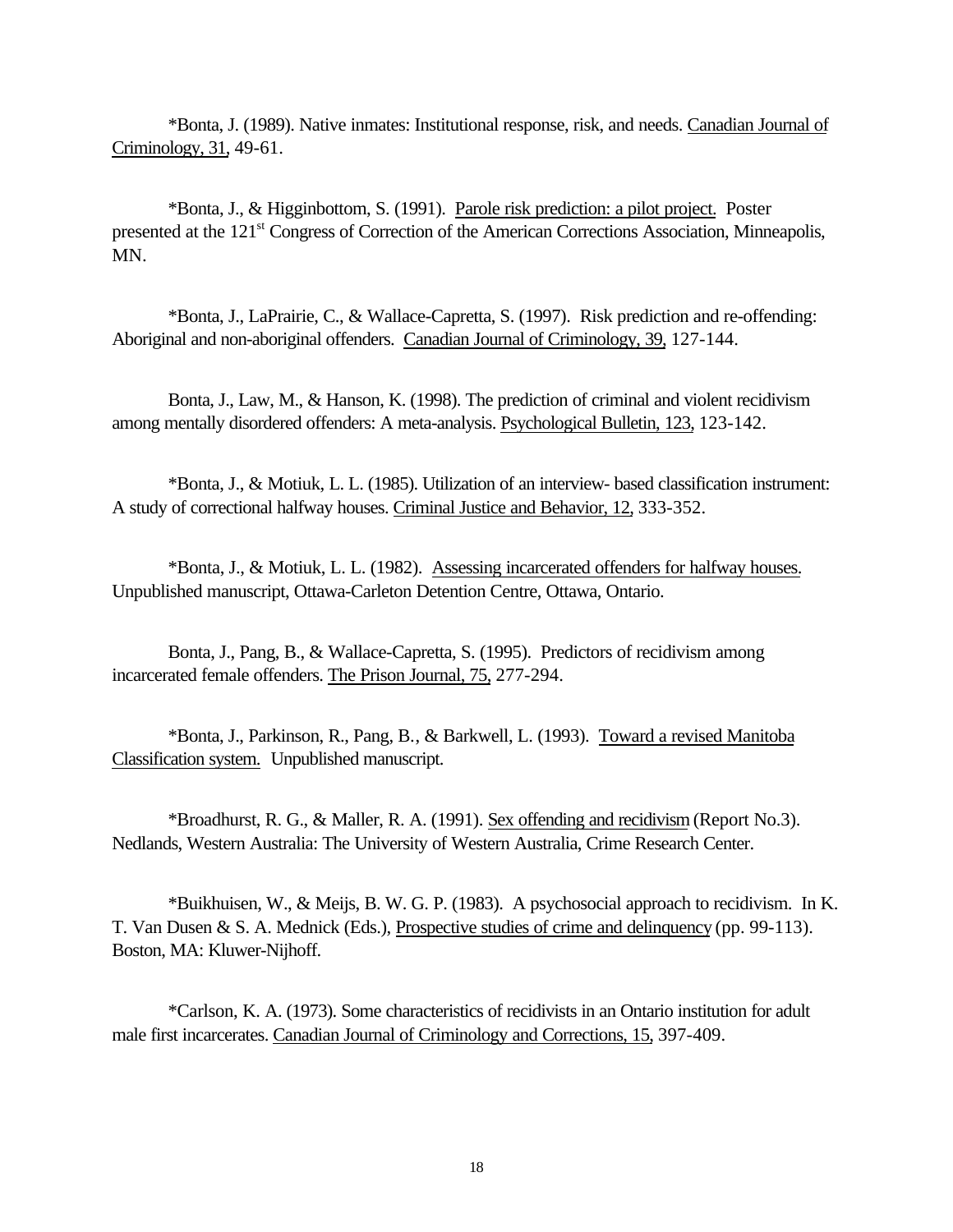\*Cloninger, C. R., & Guze, S. B. (1973). Psychiatric disorders and criminal recidivism. Archives of General Psychiatry, 29, 266-269.

Cullen, F. T., Gendreau, P., Jarjoura, G. Roger, & Wright, J. P. (1997). Crime and the bell curve: Lessons from intelligent criminology. Crime and Delinquency, 43, 387-411.

\*Epperson, D. L., Kaul, J. D., & Huot, S. J. (1995, October). Predicting risk of recidivism for incarcerated sex offenders: Updated development on the sex offender screening tool (SOST). Paper presented at the Fourteenth Annual Research and Treatment Conference of the Association for the Treatment of Sexual Abusers, New Orleans, LA.

\*Farrington, D. P. (1989). Long-term prediction of offending and other life outcomes. In H. Wegner, L. Losel, & J. Hisel (Eds.), Criminal behavior and the justice system (pp.26-39). New York: Springer Verlag.

\*Federoff, J. P., Wisner-Carlson, R., Dean, S., & Berlin, F. S. (1992). Medroxy-progesterone acetate in the treatment of paraphilic sexual disorders. Journal of Offender Rehabilitation, 18, 109-123.

\*Fitch, J. H. (1962). Men convicted of sexual offences against children. British Journal of Criminology, 3, 18-37.

Fletcher, W. L., Hansson, R. O., & Bailey, L. (1992). Assessing occupational self-efficacy among middle-aged and older adults. Journal of Applied Gerontology, 11, 489-501.

\*Frisbie, L. V., & Dondis, E. H. (1965). Recidivism among treated sex offenders (Research Monograph No. 5). State of California: Department of Mental Hygiene.

Gendreau, P., Goggin, C., & Law, M. (1997). Predicting prison misconducts. Criminal Justice and Behavior, 24, 414-431.

Gendreau, P., Goggin, C., & Paparozzi, M. (1996). Principles of effective assessment for community corrections. Federal Probation, 60, 64-70.

Gendreau, P., Grant, B. A., Leipciger, M., & Collins, S. (1979). Norms and recidivism rates for the MMPI and selected experimental scales on Canadian delinquent sample. Canadian Journal of Behavioural Science, 11, 21-31.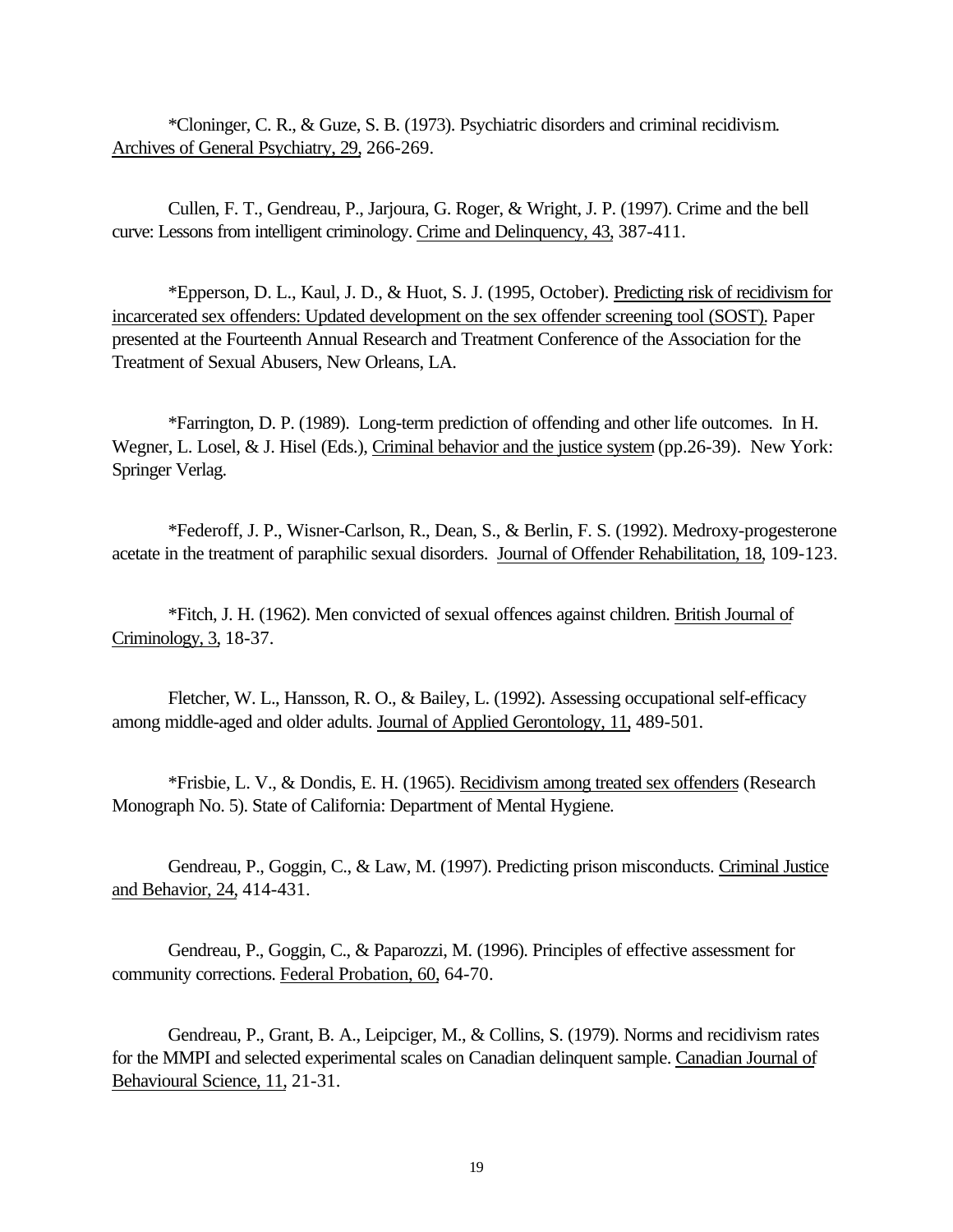Gendreau, P., Little, T., & Goggin, C. (1996). A meta-analysis of the predictors of adult offender recidivism: What works! Criminology, 34, 575-607.

\*Gendreau, P., Madden, P., & Leipciger, M. (1979). Norms and recidivism for first incarcerates: Implications for programming. Canadian Journal of Criminology, 21, 416-441.

Gillis, C. (1998). The prediction of employment status in a sample of federal offenders on conditional release. Manuscript in preparation.

\*Gottfredson, D. M., Wilkins, L. T., & Hoffman, P. B. (1978). Guidelines for parole and sentencing: A policy control method. Lexington, MA: DC Heath.

\*Grygier, T., Blum, F., & Porebski, R. (1971). Decision and outcome: studies in parole prediction. Canadian Journal of Criminology and Corrections, 13, 133-146.

\*Guin, C. C. (1991). Juvenile to adult criminality. Unpublished manuscript, University of Texas at Arlington.

Haller, A. O., & Miller, I. W. (1963). The occupational aspiration scale: theory structure and correlates (Technical Bulletin 288). East Lansing, MI: Michigan State University Agricultural Experimental Station.

Hanson, R. K., & Bussière, M. T. (in press). Predicting relapse: A meta-analysis of sexual offender recidivism studies. Journal of Consulting and Clinical Psychology.

\*Hanson, R. K., Steffy, R. A., & Gauthier, R. (1992). Long-term follow-up of child molesters: Risk predictors and treatment outcome (Report No. 1992-02). Ottawa, Ontario: Ministry of the Solicitor General.

Harcourt Brace Janovich. (1986). CAAT: Canadian adult achievement test. Toronto: Author.

\*Harris, G. T., Rice, M. E., & Quinsey, V. L. (1993). Violent recidivism of mentally disordered offenders: The development of a statistical prediction instrument. Criminal Justice and Behavior, 20, 315-335.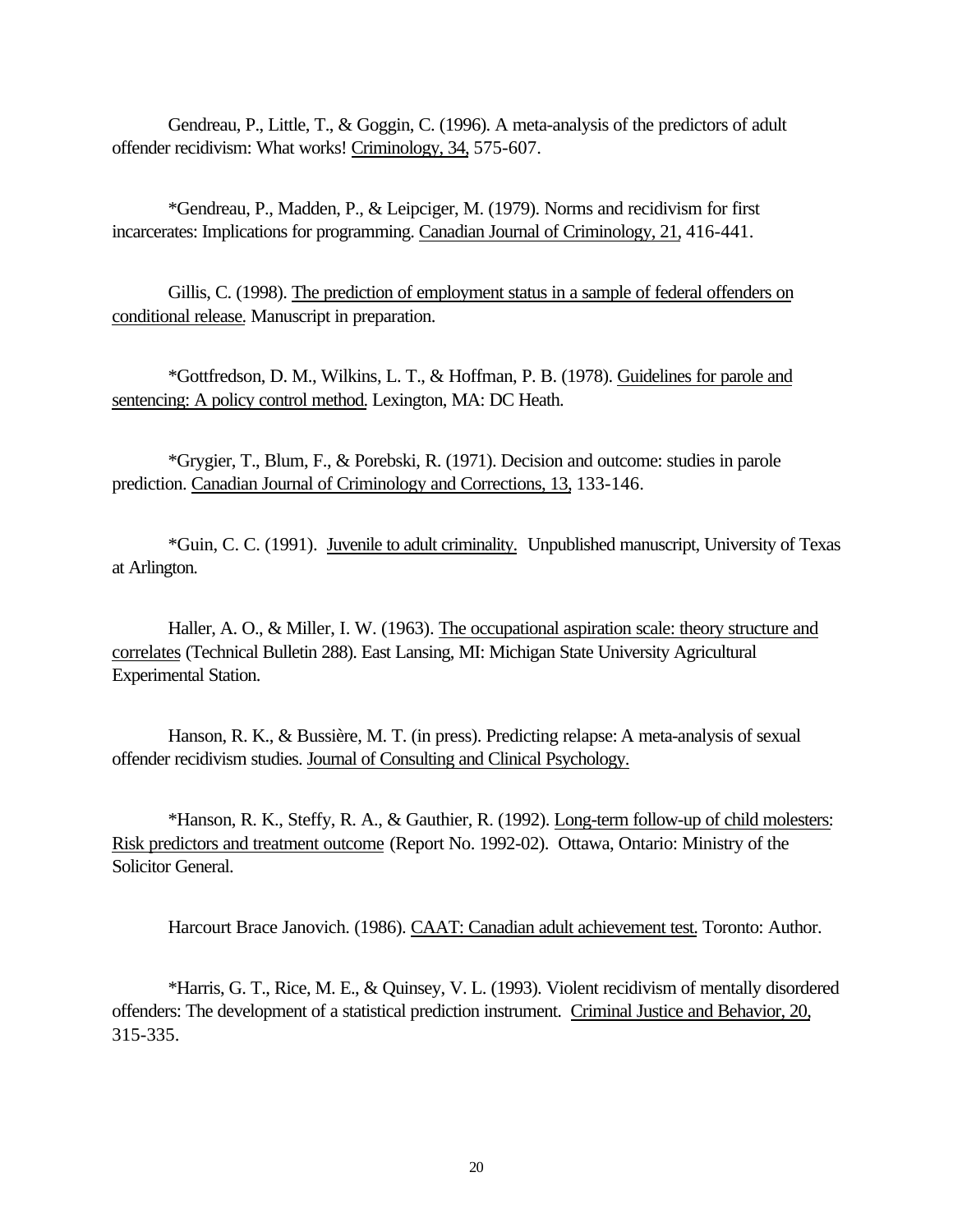\*Hassin, Y. (1986). Two models for predicting recidivism. British Journal of Criminology, 26, 270-286.

Hedges, L. V., & Olkin, I. (1985). Statistical methods for meta-analysis. San Diego, CA: Academic Press.

Ho, R., & Lloyd, J. (1984). Development of an Australian work ethic scale. Australian Psychologist, 19, 321-332.

\*Hodgins, S. (1983). A follow-up study of persons found incompetent to stand trial and/or not guilty by reason of insanity in Quebec. International Journal of Law and Psychiatry, 6, 399-411.

\*Hodgins, S. (1987). Men found unfit to stand trial and/or not guilty by reason of insanity: Recidivism. Canadian Journal of Criminology, 29, 51-70.

\*Hundleby, J. D., Scapinello, K. F., & Stasiak, G. A. (1992). Thirteen to thirty: A follow-up study of young training school boys (Report No. 1992-01). Ottawa, Ontario: Ministry of the Solicitor General.

Hunter, J. E., & Hunter, R. F. (1984). Validity and utility of alternative predictors of job performance. Psychological Bulletin, 96, 72-98.

Ilacqua, G. E., Coulson, G. E., Giulekas, D., & Nutbrown, V. (1995). Bonnie & Clyde: A comparison of criminogenic risk, experiences and recidivism of incarcerated male and female young offenders matched with the YO-LSI (Report). Brampton, Ontario: Vanier Centre for Women.

Kanungo, R. N. (1982). Measurement of job and work involvement. Journal of Applied Psychology, 67, 341-349.

\*Klassen, D., & O'Connor, W. A. (1989). Assessing the risk of violence in released mental patients: A cross-validation study. Psychological Assessment: A Journal of Consulting and Clinical Psychology, 1, 75-81.

\*Klein, S. P., & Caggiano, M. N. (1986). The prevalence, predictability, and policy implications of recidivism (Report R-3413-BJS). Washington, DC: Bureau of Justice Statistics, U.S. Department of Justice.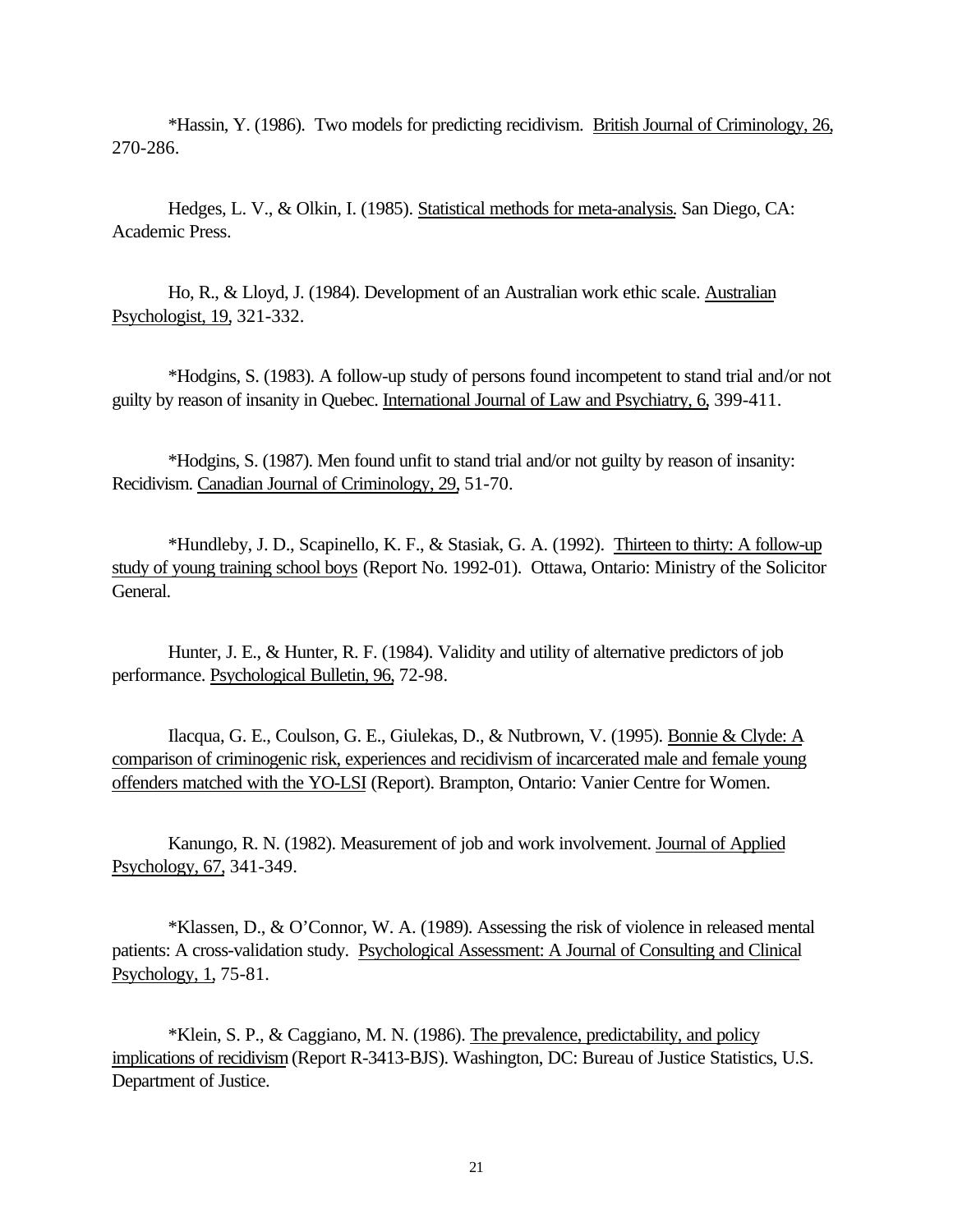\*Knight, B. J, Osborn, S. G., & West, D. J. (1977). Early marriage and criminal tendency in males. British Journal of Criminology, 17, 348-360.

\*Lambert, L. R., & Madden, P. G. (1976). The adult female offender: The road from institution to community life. Canadian Journal of Criminology and Corrections, 18, 3-15.

Landis, J. R., & Dinitz, S, & Reckless, W. (1963). Implementing 2 theories of delinquency: Value orientation and awareness of limited opportunity. Sociology and Social Research, 47, 408-416.

\*LeBlanc, M., Vallières, É., & McDuff, P. (1993). The prediction of males' adolescent and adult offending from school experience. Canadian Journal of Criminology, 10, 459-478.

Lipsey, M. S., & Derzon, J. H. (1997, March). Predictors of violent or serious delinquency in adolescence and early adulthood: A synthesis of longitudinal research. Paper prepared for the OJJDP Study Group on Serious and Violent Juvenile Offenders.

Loeber, R., & Stouthamer-Loeber, M. (1987). Prediction. In H. C. Quay (Ed.), Handbook of juvenile delinquency (pp. 325-382). New York: Wiley.

\*MacNaughton-Smith, P. (1976). Permission to be slightly free. Ottawa, Ontario: Law Reform Commission of Canada.

\*Maletsky, B. M. (1993). Factors associated with success and failure in the behavioral and cognitive treatment of sexual offenders. Annals of Sex Research, 6, 241-258.

\*McGarvey, B., Gabrielli, W. F., Jr., Bentler, P. M., & Mednick, S. A. (1981). Rearing social class, education, and criminality: A multiple indicator model. Journal of Abnormal Psychology, 90, 354- 364.

McGraw, K. O., & Wong, S. P. (1992). A common language effect size. Psychological Bulletin, 111, 361-365.

\*Minor, K. I., & Hartmann, D. J. (1992). An evaluation of the Kalamazoo probation enhancement program. Federal Probation, 56, 30-35.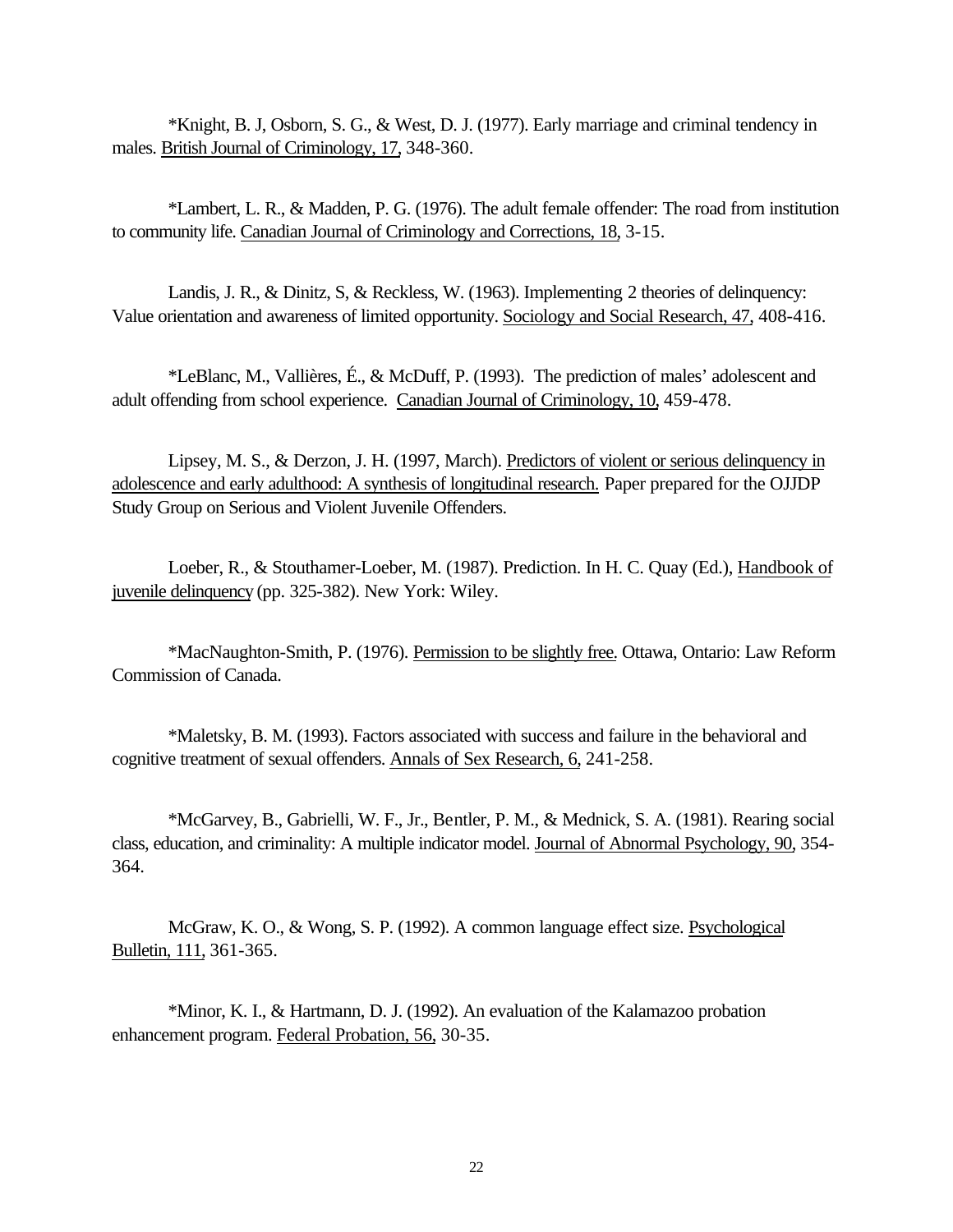\*Morrow, & Peterson (1966). Follow-up of discharged psychiatric offenders: "Not guilty by reason of insanity" and "criminal sexual psychopaths". Journal of Criminal Law, Criminology and Police Services, 57, 31-34.

\*Motiuk, L. L. (1991). Antecedents and consequences of prison adjustment: A systematic assessment and reassessment approach. Unpublished doctoral dissertation, Carleton University, Ottawa, Ontario.

Motiuk, L. L. (1993). Where are we in our ability to assess risk? Forum on Corrections Research, 5, 14-18.

Motiuk, L. (1996, September). Assessment methods in corrections. Paper presented at the meeting of the International Community Corrections Association, Austin, TX.

Motiuk, L. L. (1997). Classification for correctional programming: The Offender Intake Assessment (OIL) process. Forum on Corrections Research, 9, 18-22.

\*Motiuk, L. L., Bonta, J., & Andrews, D. A. (1990). Dynamic predictive criterion validity in offender assessment. Paper presented at the Canadian Psychological Association Annual Convention, Ottawa, Ontario.

\*Motiuk, L. L., & Brown, S. L. (1993). The validity of offender needs identification and analysis in community correction (Report No. R-34). Ottawa, Ontario: Research and Statistics Branch, Correctional Service of Canada.

\*Motiuk, L. L., & Porporino, F. J. (1988). Offender risk/needs assessment: A study of conditional releases (Report No. R-01). Ottawa, Ontario: Correctional Service of Canada.

\*Motiuk, L. L., & Porporino, F. J. (1989). Field test of the community risk/needs management scale: A study of offenders on case load (Report No. R-06). Ottawa, Ontario: Research Branch, Communications and Corporate Development, Solicitor General Canada/Correctional Service Canada.

Nelson Canada. (1986). General aptitude test battery (1986 edition.). Scarborough, Ontario: Author.

\*Pallone, N. J., & Hennessey, J. J. (1977). Empirical derivation of a scale for recidivism proneness among parolees: A multivariate model. Offender Rehabilitation, 2, 95-110.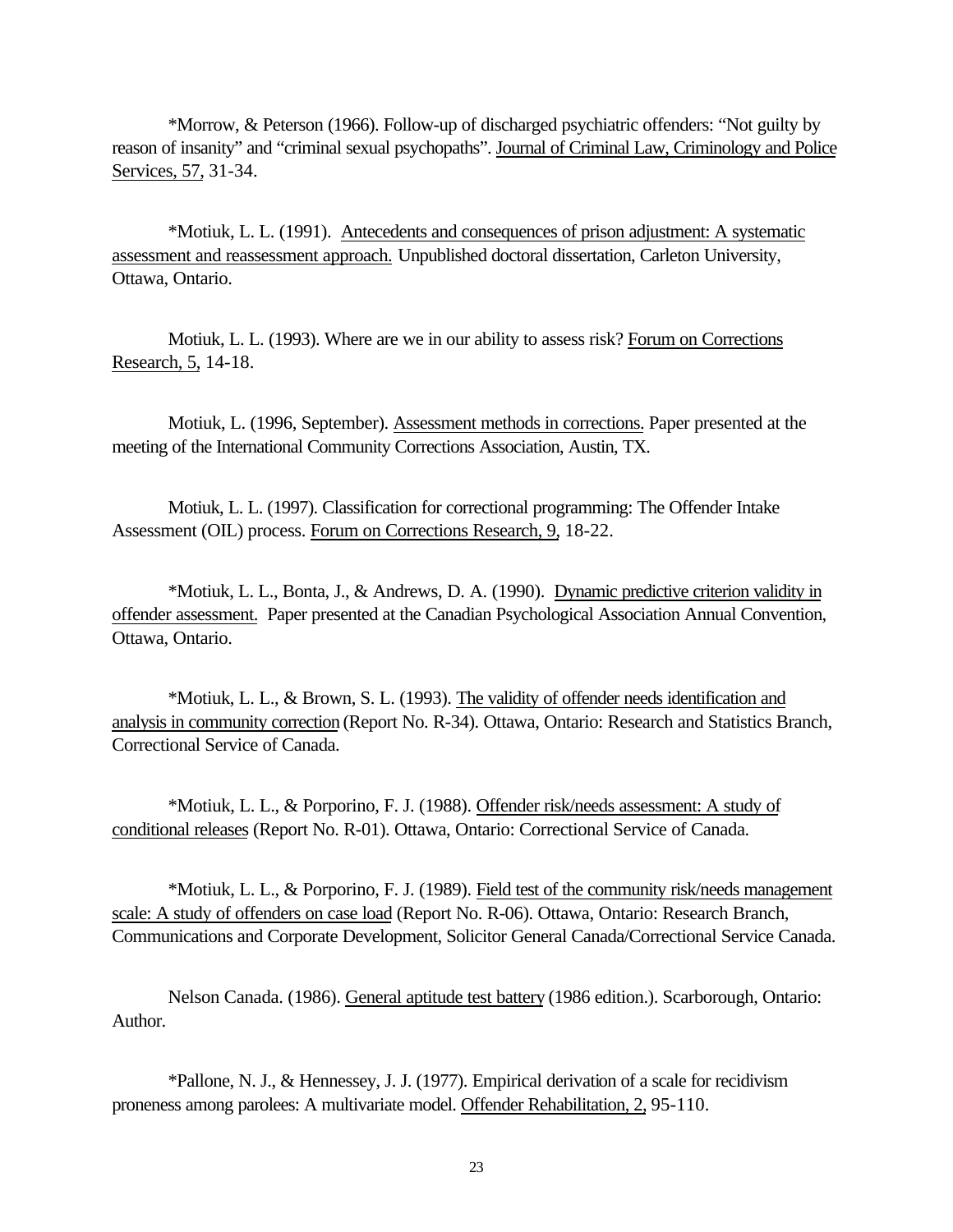\*Pallone, N. J., & Hennessey, J. J. (1977). Some correlates of recidivism among misdemeanants and minor felons: A 12-month follow-up. Journal of Social Psychology, 101, 321-322.

\*Petersilia, J., & Turner, S. (1987). Guideline-based justice: Prediction and racial minorities. In D. M. Gottfredson & M. Tonry (Eds.), Prediction and classification: Criminal justice decision making (pp. 151-177). Chicago, IL: University of Chicago Press.

\*Platt, J. J., & Labate, C. (1976). Recidivism in youth heroin offenders and characteristics of parole behaviour and environment. International Journal of Addictions, 11, 651-657.

\*Polk, K. (1975). Schools and the delinquency experience. Criminal Justice and Behavior, 2, 315-338.

\*Quinsey, V. L., Rice, M. E., & Harris, G. T. (1995). Actuarial prediction of sexual recidivism. Journal of Interpersonal Violence, 10, 85-105.

\*Quinsey, V. L., Warneford, A., Pruesse, M., & Link, N. (1975). Released Oakridge patients: A follow-up study of review board discharges. British Journal of Criminology, 15, 264-270.

\*Reddon, J. R., Struder, L., & Estrada, L. (1995). [Recidivism data from the Phoenix Program for sex offender treatment]. Unpublished raw data.

\*Roff, J. D., & Wirt, R. D. (1984). Childhood aggression and social adjustments as antecedents of delinquency. Journal of Abnormal Child Psychology, 12, 111-126.

\*Rogers, S. (1981). Factors related to recidivism among adult probationers in Ontario. Toronto, Ontario: Ontario Ministry of Correctional Services.

Rosenthal, R. (1991). Meta-analytic procedures for social research. Newbury Park, CA: Sage.

\*Roundtree, G. A., Edwards, D. W., & Parker, J. B. (1984). A study of the personal characteristics of probationers as related to recidivism. Journal of Offender Counselling, Services, and Rehabilitation, 8, 53-61.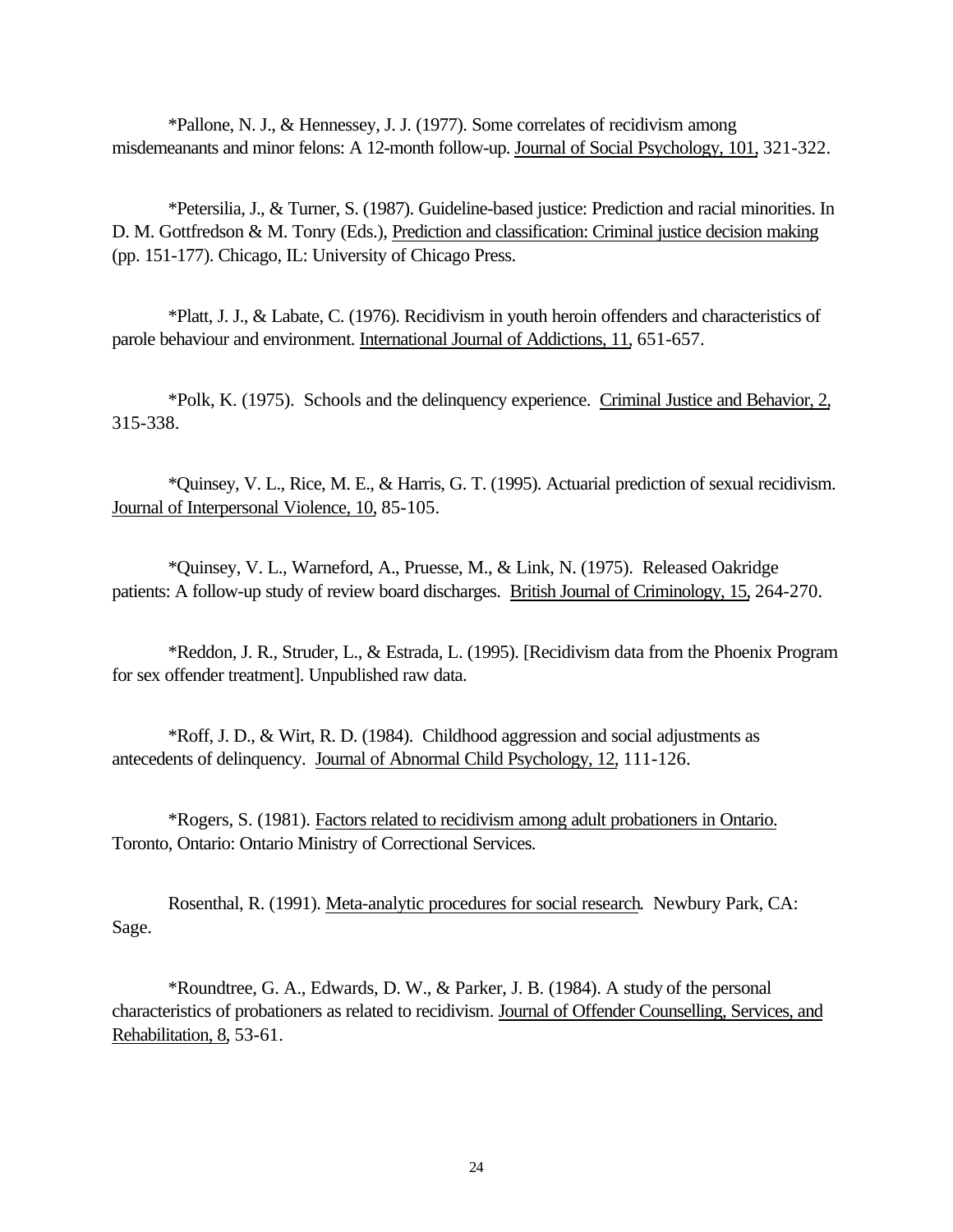\*Russo, G. (1994). Follow-up of 91 mentally ill criminals discharged from the maximum security hospital in Barcelona P.G. International Journal of Law and Psychiatry, 17, 279-301.

Simourd, L., & Andrews, D. A. (1994). Correlates of delinquency: A look at gender differences. Forum on Corrections Research, 6, 26-31.

Sternberg, R. J., & Grigorenko, E. L. (1997). Are cognitive styles still in style? American Psychologist, 52, 700-712.

\*Thornberry, T. P., & Jacoby, J. E. (1979). The criminally insane: A community follow-up of mentally ill offenders. Chicago, IL: University of Chicago Press.

\*Thornton, D. (1995). [A 16-year follow-up of 244 sexual offenders from HM Prison Service]. Unpublished raw data.

\*Villeneuve, D. B. (1993). Predictors of general and violent recidivism among mentally disordered federal incarcerates. Unpublished doctoral dissertation, Queen's University, Kingston, Ontario.

\*Wadsworth, M. E. J. (1979). Roots of delinquency: infancy, adolescence and crime. Oxford: Robertson.

Warr, P. B., Cook, J., & Wall, T. D. (1979). Scales for the measurement of some work attitudes and aspects of psychological well-being. Journal of Occupational Psychology, 52, 129-148.

\*Wilbanks, W. L. (1985). Predicting failure on parole. In D. P. Farrington & R. Tarling (Eds.), Prediction in criminology (pp. 78-94). Albany, NY: State University of New York Press.

\*Wilson, P. R. (1994). Recidivism and vocational education. Journal of Correctional Education, 45, 158-163.

Witherspoon, A. D., Jenkins, W. O., deValera, E. K., & Sanford, W. L. (1975). A manual for the use of maladaptive behavior record in corrections. Montgomery, AL: Rehabilitation Research Foundation.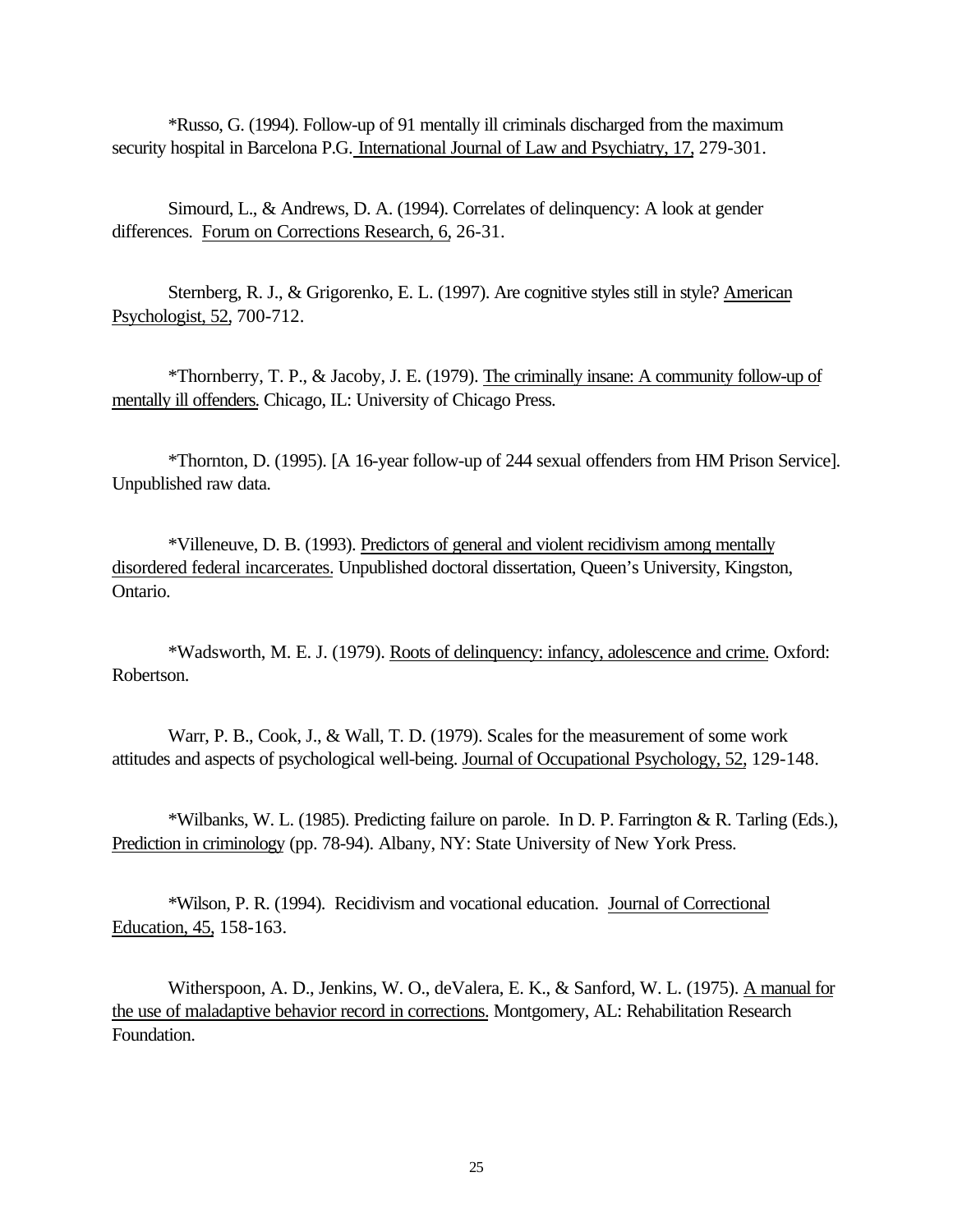\*Wormith, J. S., & Goldstone, C. S. (1984). The clinical and statistical prediction of recidivism. Criminal Justice and Behavior, 11, 3-34.

Zamble, E. (1993). Expanding the recidivism inquiry: A look at dynamic factors. Forum on Corrections Research, 5, 27-30.

\*Zamble, E., & Porporino, F. (1990). Coping, imprisonment, and rehabilitation: Some data and their implications. Criminal Justice and Behavior, 17, 53-70.

## **APPENDIX**

Coding Guide

| <b>RECORD</b>     | Reprint record number    |                    |  |
|-------------------|--------------------------|--------------------|--|
| <b>AUTHOR</b>     | Study author             |                    |  |
| <b>YEAR</b>       | Study/report year        |                    |  |
| <b>DECADE</b>     | Study/report decade      |                    |  |
| <b>JOURNAL</b>    | Journal/book/report/etc. |                    |  |
|                   | Value                    | Labels             |  |
|                   | $\mathbf{1}$             | Journal            |  |
|                   | $\overline{2}$           | Report             |  |
|                   | 3                        | Unpublished report |  |
|                   | $\overline{4}$           | <b>Book</b>        |  |
| CODE <sub>2</sub> | Coder's identity         |                    |  |
|                   | Value                    | Labels             |  |
|                   | 1                        | Glenn Gray         |  |
|                   | $\overline{2}$           | Paul Gendreau      |  |
|                   | 3                        | Claire Goggin      |  |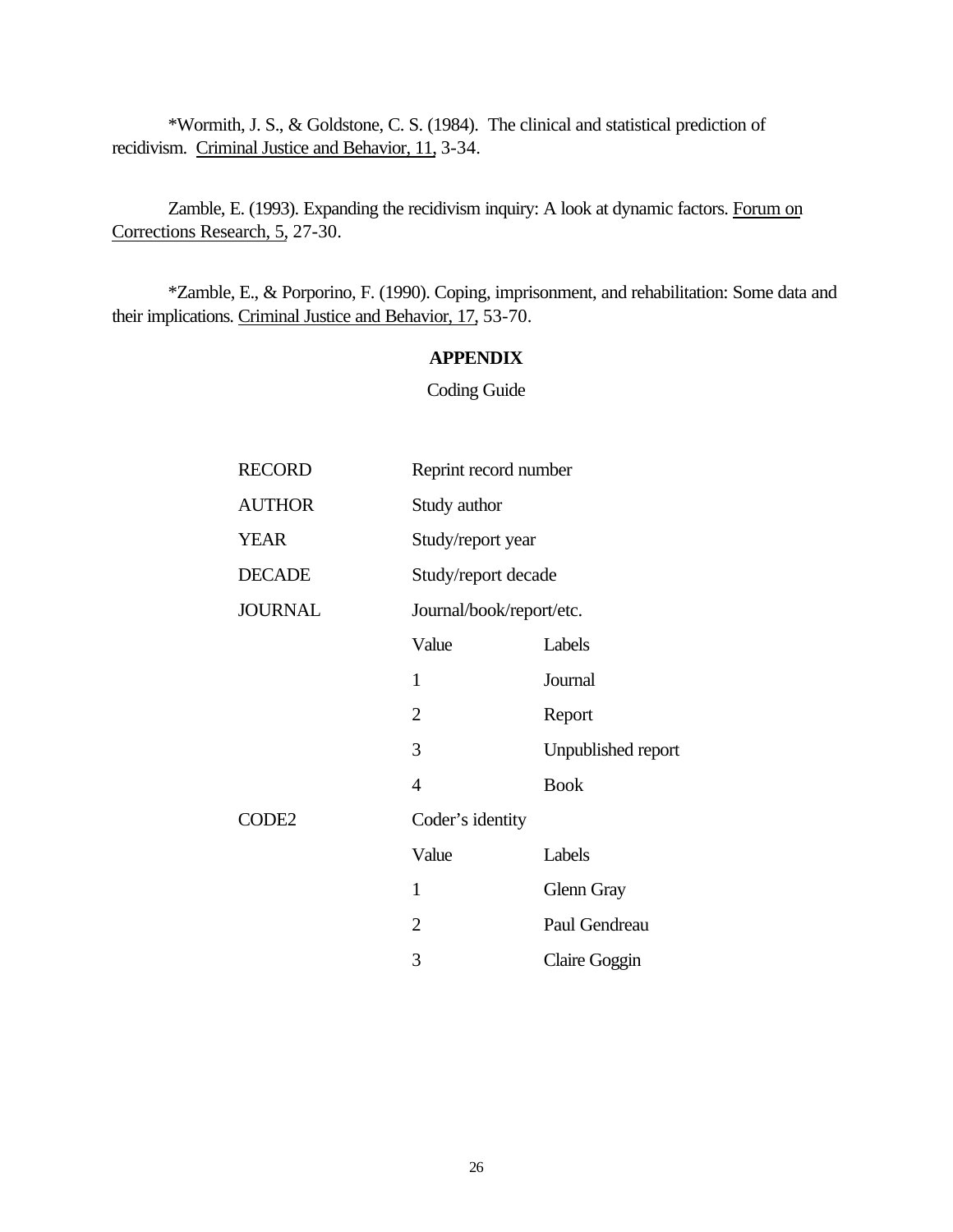| STUDY1            | Published |                                             |
|-------------------|-----------|---------------------------------------------|
|                   | Value     | Label                                       |
|                   | 1         | yes (edited journal, edited book, or book)  |
|                   | 2         | no                                          |
|                   | 3         | unable to determine                         |
|                   | 9         | missing                                     |
| SAMP <sub>1</sub> |           | Age of sample at time of initial assessment |

NOTE: the predictor may be measured when the sample was less than 18 years of age, but the recidivism data must be measured when the sample was 18 years of older.

|       | Value            | Label                                       |
|-------|------------------|---------------------------------------------|
|       | $\mathbf{1}$     | juvenile (80% of sample less than 18 years) |
|       | $\overline{2}$   | adult (80% of sample greater than 18 years) |
|       | 3                | mixed age group                             |
|       | 9                | missing                                     |
| SAMP2 | Gender of sample |                                             |
|       | Value            | Label                                       |
|       | $\mathbf{1}$     | male (>90%)                                 |
|       | $\overline{2}$   | female $(>90\%)$                            |
|       | 3                | mixed                                       |
|       | 9                | missing                                     |
| SAMP3 | Race of sample   |                                             |
|       | Value            | Label                                       |
|       | $\mathbf{1}$     | White $(>90\%)$                             |
|       | $\overline{2}$   | Black (>90%)                                |
|       | 3                | Aboriginal (>90%)                           |
|       | $\overline{4}$   | Other                                       |
|       | 5                | Undifferentiated                            |
|       | 9                | <b>Missing</b>                              |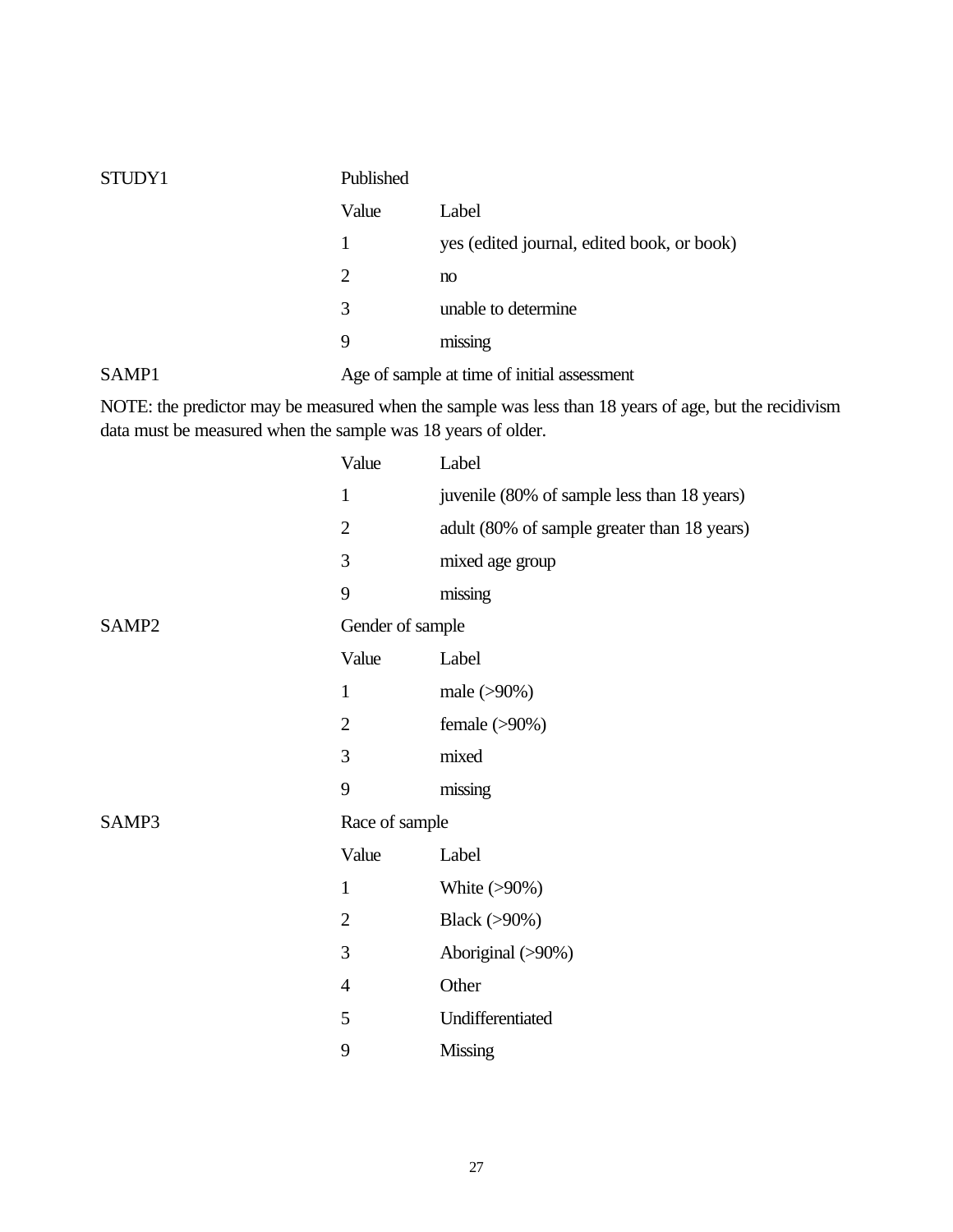# SAMP6 Risk level of sample

NOTE: to be "author-defined", the author must report the use of an actuarial risk-assessment protocol in defining the risk level of the sample. This will over-ride the risk level determined by the Centre for Criminal Justice Studies research team.

|                | 1                  | Author-defined: low risk                                                                |
|----------------|--------------------|-----------------------------------------------------------------------------------------|
|                | $\overline{2}$     | Author-defined: high risk                                                               |
|                | 3                  | Author-defined: mixed                                                                   |
|                | $\overline{4}$     | CCJS-defined: low risk $\left(\leq=1\right)$ conviction, no previous<br>incarcerations) |
|                | 5                  | CCJS-defined: high risk $(>=2$ convictions, any previous<br>incarcerations)             |
|                | 6                  | CCJS-defined: mixed                                                                     |
|                | 9                  | missing                                                                                 |
| SAMP7          |                    | History of violence/sexual offence                                                      |
|                | Value              | Label                                                                                   |
|                | 1                  | Yes to either (80% minimum)                                                             |
|                | $\overline{2}$     | No to both (80% minimum)                                                                |
|                | 9                  | <b>Missing</b>                                                                          |
| SAMP8          | Type of offender   |                                                                                         |
|                | Value              | Label                                                                                   |
|                | 1                  | Sex offender (80% minimum)                                                              |
|                | $\overline{2}$     | Mentally disordered (80% minimum)                                                       |
|                | 3                  | Undifferentiated                                                                        |
|                | 9                  | <b>Missing</b>                                                                          |
| SAMP9          |                    | Violent vs. non-violent sample                                                          |
|                | Value              | Label                                                                                   |
|                | 1                  | Non-violent (80% minimum)                                                               |
|                | $\overline{2}$     | Violent (80% minimum)                                                                   |
|                | 3                  | Undifferentiated                                                                        |
|                | 9                  | <b>Missing</b>                                                                          |
| <b>PREDICT</b> | Predictor variable |                                                                                         |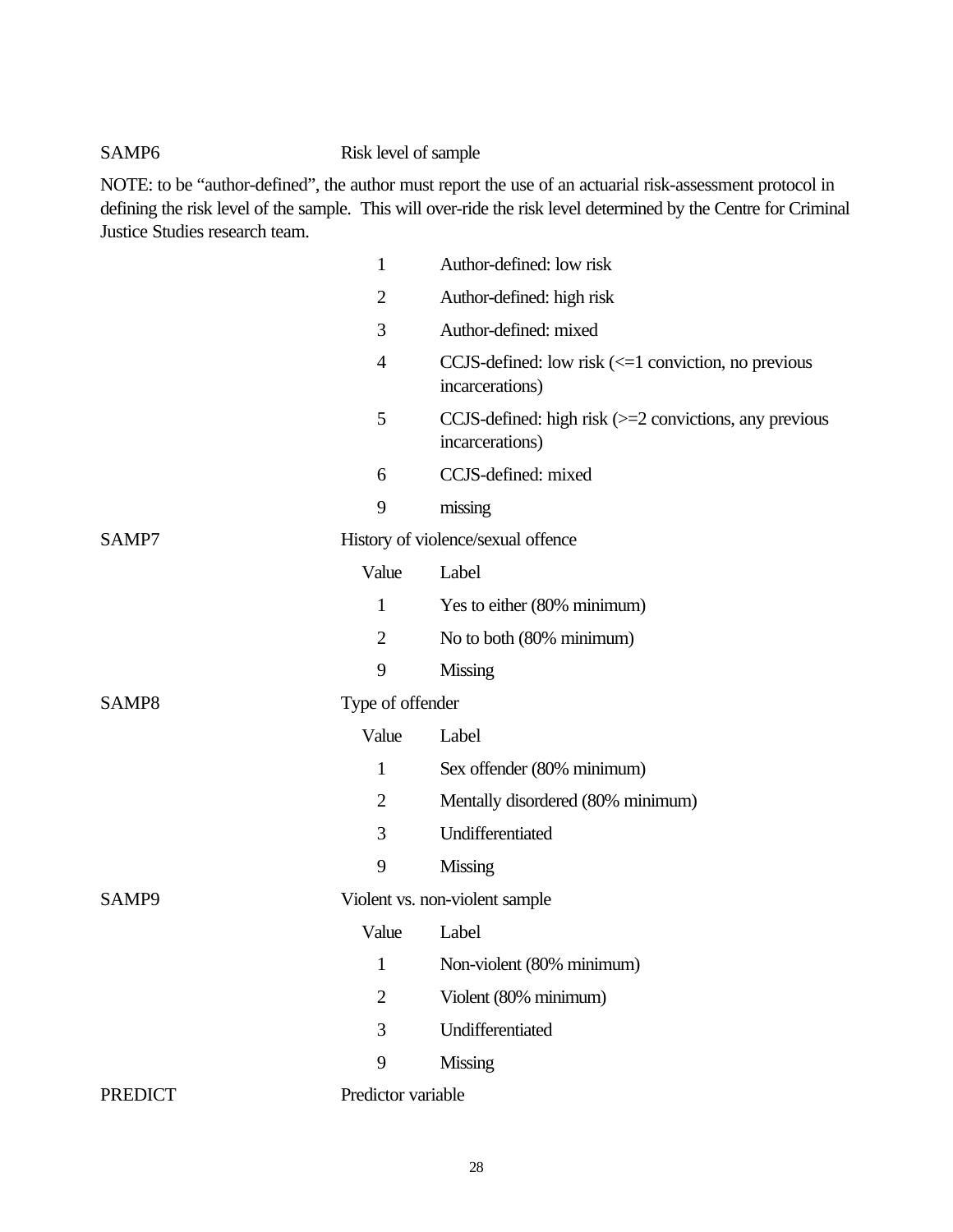| CAT <sub>2</sub>   |                  | First predictor categorization                                                    |
|--------------------|------------------|-----------------------------------------------------------------------------------|
|                    | Value            | Label                                                                             |
|                    | $\mathbf{1}$     | School achievement                                                                |
|                    | $\overline{2}$   | School maladjustment                                                              |
|                    | 3                | Probation/parole schooling/training                                               |
|                    | $\overline{4}$   | Education/employment                                                              |
|                    | 5                | <b>Offender SES</b>                                                               |
|                    | 6                | Financial                                                                         |
|                    | 7                | Employment status at intake                                                       |
|                    | 8                | <b>Employment history</b>                                                         |
|                    | 9                | Employment needs at discharge                                                     |
| CAT3               |                  | Second predictor categorization                                                   |
|                    | Value            | Label                                                                             |
|                    | $\mathbf{1}$     | Education                                                                         |
|                    | $\overline{2}$   | Employment                                                                        |
|                    | 3                | Education/employment                                                              |
| METH1              | Value            | Extreme groups design<br>Label                                                    |
|                    | $\boldsymbol{0}$ | No (9 to SAMP1, SAMP2, or SAMP3)                                                  |
|                    | $\mathbf{1}$     | Yes                                                                               |
| METH11             |                  | Assessment/reporting of multiple outcomes                                         |
|                    |                  | Value Label                                                                       |
|                    | $\overline{0}$   | N <sub>o</sub>                                                                    |
|                    | $\mathbf{1}$     | Yes                                                                               |
|                    | $\overline{2}$   | Unknown                                                                           |
| METH <sub>12</sub> | Value            | Recidivism data evaluated by raters blind to assessment of the predictor<br>Label |
|                    | $\boldsymbol{0}$ | N <sub>o</sub>                                                                    |
|                    | 1                | Yes                                                                               |
|                    | $\mathbf{2}$     | unknown                                                                           |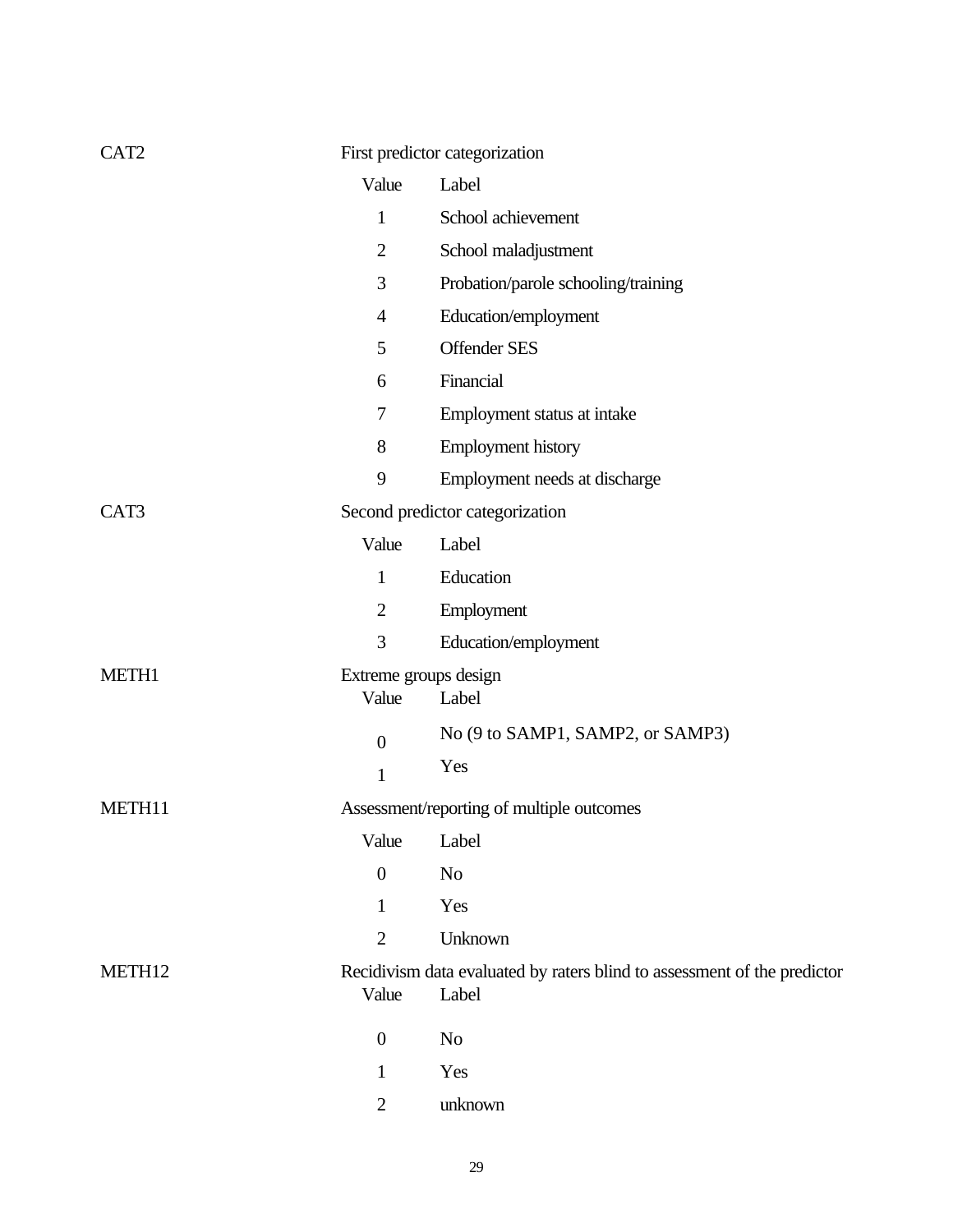| <b>QUALITY</b>                                                                   | Overall study quality                       |                                                                |  |  |
|----------------------------------------------------------------------------------|---------------------------------------------|----------------------------------------------------------------|--|--|
| NOTE: Score determined by responses to METH1, METH2, METH10, METH11, and METH12. |                                             |                                                                |  |  |
| <b>QUALITY2</b>                                                                  | Value                                       | Overall study quality split a median of QUALITY score<br>Label |  |  |
|                                                                                  | $\boldsymbol{0}$                            | Less than or equal to median value                             |  |  |
|                                                                                  | $\mathbf{1}$                                | Greater than median value                                      |  |  |
| METH <sub>3</sub>                                                                | Value                                       | Follow-up interval in years<br>Label                           |  |  |
|                                                                                  | $\overline{2}$                              | 6 months $-<$ 1 year                                           |  |  |
|                                                                                  | 3                                           | 1 year $\leq$ years                                            |  |  |
|                                                                                  | $\overline{4}$                              | 2 years $-5$ years                                             |  |  |
|                                                                                  | 5                                           | $5$ years $+$                                                  |  |  |
|                                                                                  | 9                                           | <b>Missing</b>                                                 |  |  |
| METH <sub>4</sub>                                                                | Type of recidivism<br>Value                 | Label                                                          |  |  |
|                                                                                  | $\mathbf{1}$                                | Probation/parole violation                                     |  |  |
|                                                                                  | $\overline{2}$                              | Arrest                                                         |  |  |
|                                                                                  | 3                                           | Conviction                                                     |  |  |
|                                                                                  | $\overline{4}$                              | Incarceration                                                  |  |  |
|                                                                                  | 5                                           | Mixed                                                          |  |  |
| METH <sub>5</sub>                                                                | Study sample size                           |                                                                |  |  |
| <b>NRYES</b>                                                                     | Number of non-recidivists HIGH on predictor |                                                                |  |  |
| <b>NRNO</b>                                                                      |                                             | Number of non-recidivists LOW on predictor                     |  |  |
| <b>RYES</b>                                                                      | Number of recidivists HIGH on predictor     |                                                                |  |  |
| <b>RNO</b>                                                                       | Number of recidivists LOW on predictor      |                                                                |  |  |
| <b>RECIDPC</b>                                                                   | Percentage of recidivism                    |                                                                |  |  |